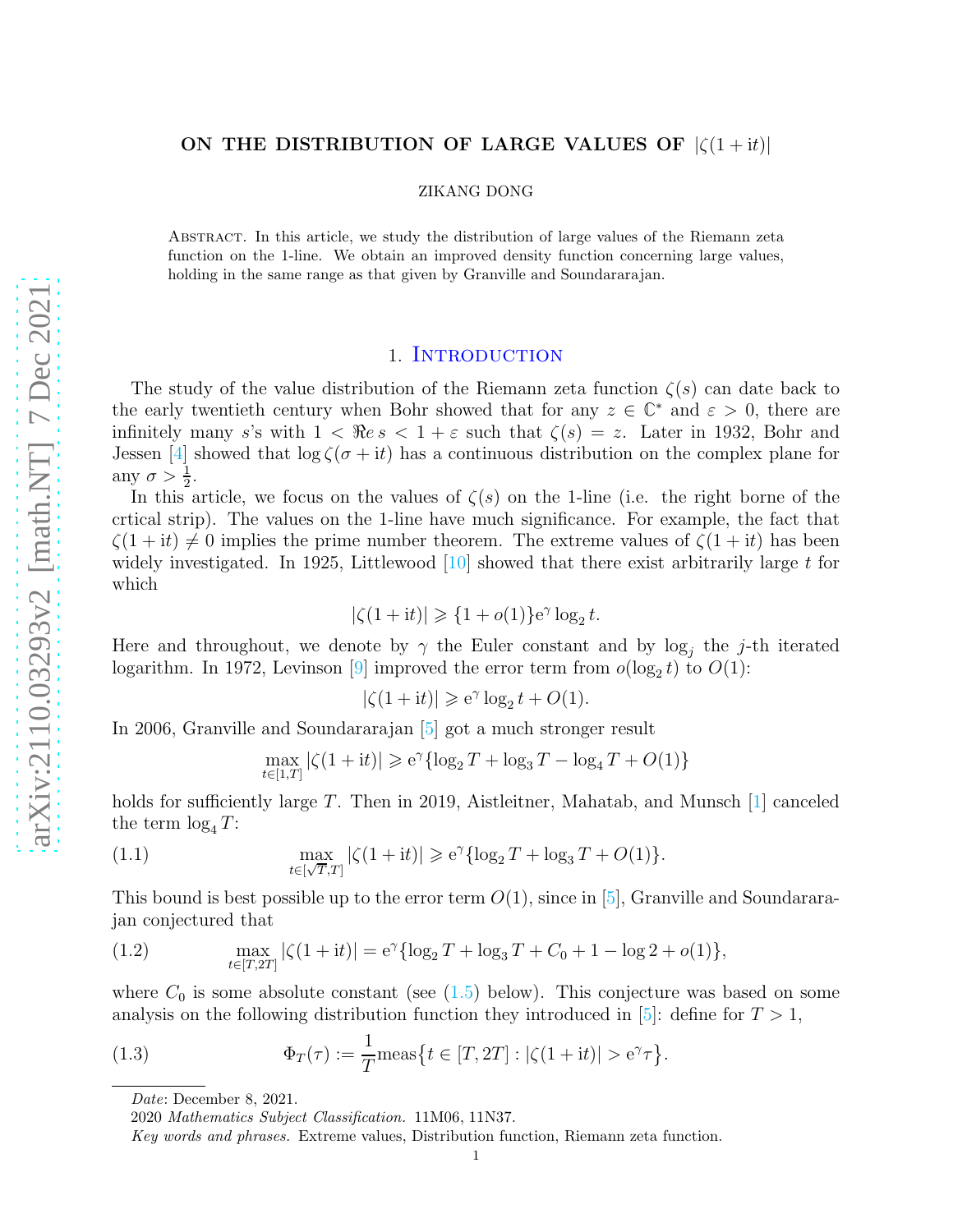Then they proved the asymptotic formula in the logarithm of the distribution function

<span id="page-1-1"></span>(1.4) 
$$
\Phi_T(\tau) = \exp\left(-\frac{2e^{\tau - C_0 - 1}}{\tau} \left\{1 + O\left(\frac{1}{\sqrt{\tau}} + \sqrt{\frac{e^{\tau}}{\log T}}\right)\right\}\right)
$$

valid uniformly for  $1 \leq \tau < \log_2 T - 20$ , where

<span id="page-1-0"></span>(1.5) 
$$
C_j := \int_0^2 \left( \log \frac{t}{2} \right)^j \frac{\log I_0(t)}{t^2} dt + \int_2^\infty \left( \log \frac{t}{2} \right)^j \frac{\log I_0(t) - t}{t^2} dt
$$

and

<span id="page-1-3"></span>(1.6) 
$$
I_0(t) := \sum_{n=0}^{\infty} \frac{(t/2)^n}{(n!)^2}.
$$

The distribution function [\(1.4\)](#page-1-1) describes the frequency with which each large value is attained. Obviously, the maximum of the range of  $\tau$  is much less than the large value [\(1.1\)](#page-0-0). However, if  $(1.4)$  were to persist to the end of the viable range, then we could get  $(1.2)$ .

The method to prove  $(1.4)$  was also ajusted to apply to the distribution of values on the 1-line of other L-functions. Also in [\[5\]](#page-16-3), Granville and Soundararajan showed that the distribution of the Dirichlet L-functions in the character-aspect has the same form as  $(1.4)$ . This result can be used to study the distribution of large character sums, see [\[2\]](#page-16-5) and [\[3\]](#page-16-6). In 2003, Granville and Soundararajana [\[6\]](#page-16-7) established the distribution of the Dirichlet L-functions of quadratic characters  $L(1, \chi_d)$ , which proves part of Montgomery and Vaughan's conjecture in  $[12]$ . In 2007, Wu  $[14]$  improved this result by giving a high order expansion in the exponent of the distribution function. In 2008, Liu, Royer and Wu [\[11\]](#page-16-10) gave the distribution of a kind of symetric power L-functions. In 2010, Lamzouri [\[8\]](#page-16-11) studied a generalized L-function which can cover the results of  $[6, 11]$  $[6, 11]$ . Again concerning the Riemann zeta function, in 2008 Lamzouri [\[7\]](#page-16-12) generalize [\(1.4\)](#page-1-1) to the joint distribution of  $\arg \zeta(1 + it)$  and  $|\zeta(1 + it)|$ .

Inspired by the result of Wu  $[14]$ , the aim of this paper is to get an improvement of  $(1.4)$ , which presents a higher order expansion in the exponent.

<span id="page-1-2"></span>**Theorem 1.1.** There is a sequence of real numbers  $\{\mathfrak{a}_j\}_{j\geqslant1}$  such that for any integer  $J\geqslant1$ we have

$$
\Phi_T(\tau) = \exp\left(-\frac{2e^{\tau - C_0 - 1}}{\tau} \left\{ 1 + \sum_{j=1}^J \frac{\mathfrak{a}_j}{\tau^j} + O_J\left(\frac{1}{\tau^{J+1}} + \sqrt{\frac{e^{\tau}}{\log T}}\right) \right\} \right)
$$

uniformly for  $T \to \infty$  and  $1 \leq \tau \leq \log_2 T - 20$ , where  $C_0$  is defined as in [\(1.5\)](#page-1-0). Moreover,  $a_1 = 2(1 + C_0 - C_1).$ 

Our main new ingredient for the proof of Theorem [1.1](#page-1-2) is Proposition [5.1](#page-10-0) below, which gives a better approximation of the distribution function of the short Euler products:

(1.7) 
$$
\Phi_T(\tau; y) := \frac{1}{T} \text{meas} \{ t \in [T, 2T] : |\zeta(1 + \mathrm{i}t; y)| > e^{\gamma} \tau \},
$$

where

<span id="page-1-4"></span>(1.8) 
$$
\zeta(s; y) := \prod_{p \leq y} (1 - p^{-s})^{-1}.
$$

For this, it is necessary to improve Theorem 3 of [\[5\]](#page-16-3) (see Propositions [3.1](#page-3-0) and [4.1](#page-5-0) below).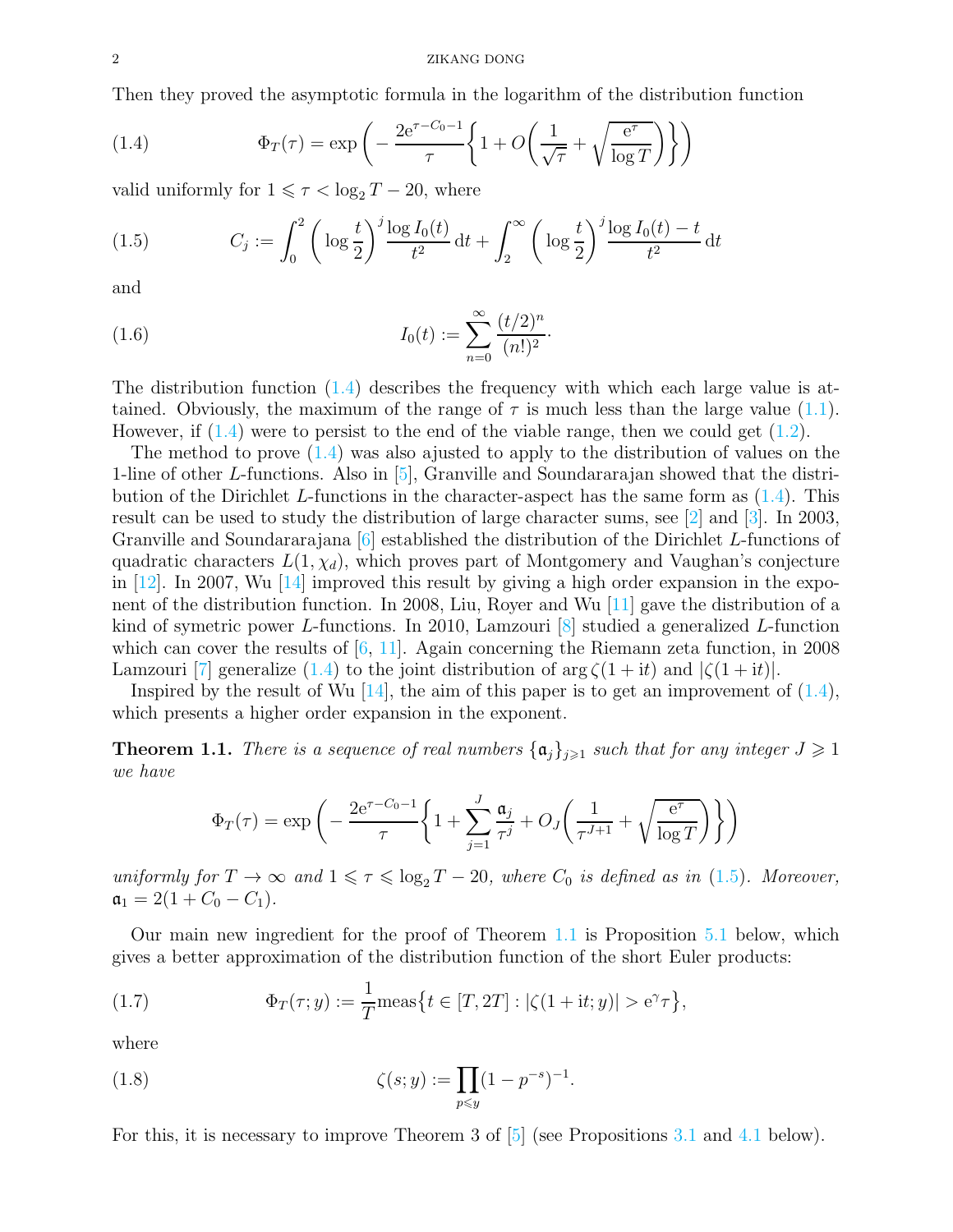### 2. Preliminary lemmas

Let  $k \geq 1$  be a positive integer. Define  $d_k(n)$  by the relation

(2.1) 
$$
\zeta(s)^k = \sum_{n \geq 1} d_k(n) n^{-s} \qquad (\Re e s > 1).
$$

Firstly, we quote the following asymptotic formulae of sums attached to the divisor function  $d_k(n)$  and the Bessel function  $I_0(t)$  to show their correlation.

<span id="page-2-0"></span>**Lemma 2.1.** For any prime p and positive integer  $k$ , we have

(2.2) 
$$
\sum_{\nu \geqslant 0} \frac{d_k(p^{\nu})^2}{p^{2\nu}} = I_0\left(\frac{2k}{p}\right) \exp\left\{O\left(\frac{k}{p^2}\right)\right\},\,
$$

<span id="page-2-2"></span>(2.3) 
$$
\frac{\min(1, p/k)}{50} \left(1 - \frac{1}{p}\right)^{-2k} \leq \sum_{\nu \geq 0} \frac{d_k(p^{\nu})^2}{p^{2\nu}} \leq \left(1 - \frac{1}{p}\right)^{-2k},
$$

where  $I_0(t)$  is the Bessel function as defined in [\(1.6\)](#page-1-3).

*Proof.* This is [\[5,](#page-16-3) Lemma 4].

In order to approximate the Riemann zeta function  $\zeta(s)$  by its truncated Euler product  $\zeta(s; y)$  defined by [\(1.8\)](#page-1-4), we need the following evaluation for moments of the sum over complex power of primes between two large numbers.

**Lemma 2.2.** Let  ${b(p)}_p$  primes be a complex sequence. Then we have

$$
\frac{1}{T} \int_{T}^{2T} \bigg| \sum_{y \le p \le z} \frac{b(p)}{p^{it}} \bigg|^{2k} dt \ll \left( k \sum_{y \le p \le z} |b(p)|^2 \right)^k + \frac{1}{T^{2/3}} \left( \sum_{y \le p \le z} |b(p)| \right)^{2k}
$$

uniformly for  $T \geq 8$ ,  $2 \leq y \leq z \leq T^{1/3}$  and all integers  $1 \leq k \leq \log T/(3 \log z)$ , where the implied constant is absolute.

*Proof.* This is [\[5,](#page-16-3) Lemma 3].  $\square$ 

The following lemma is an approximation of  $\zeta(s)$  by  $\zeta(s; y)$ .

<span id="page-2-3"></span>**Lemma 2.3.** Let  $T \geq 2$  and  $y \geq \log T$ . Then we have

$$
\zeta(1+{\rm i}t) = \zeta(1+{\rm i}t; y) \left\{ 1 + O\left(\frac{\sqrt{(\log T)/y}}{\log_2 T}\right) \right\}
$$

for all  $t \in [T, 2T]$  except for a set of measure at most  $O(T \exp\{-(\log T)/(50 \log_2 T)\})$ .

*Proof.* This is essentially [\[5,](#page-16-3) Proposition 1] while we erase restrictions of the upper bound of y. In fact, the truncated Euler product with larger length would provide a better approximation of the zeta function.  $\Box$ 

#### <span id="page-2-1"></span>3. An asymptotic developement

The integer  $n \geq 1$  is called y-friable if the largest prime factor  $P(n)$  of n is less than y  $(P(1) = 1$  by convention). Denote by  $S(y)$  the set of y-friable integers and define

(3.1) 
$$
D_k(y) := \sum_{n \in S(y)} d_k(n)^2 / n^2.
$$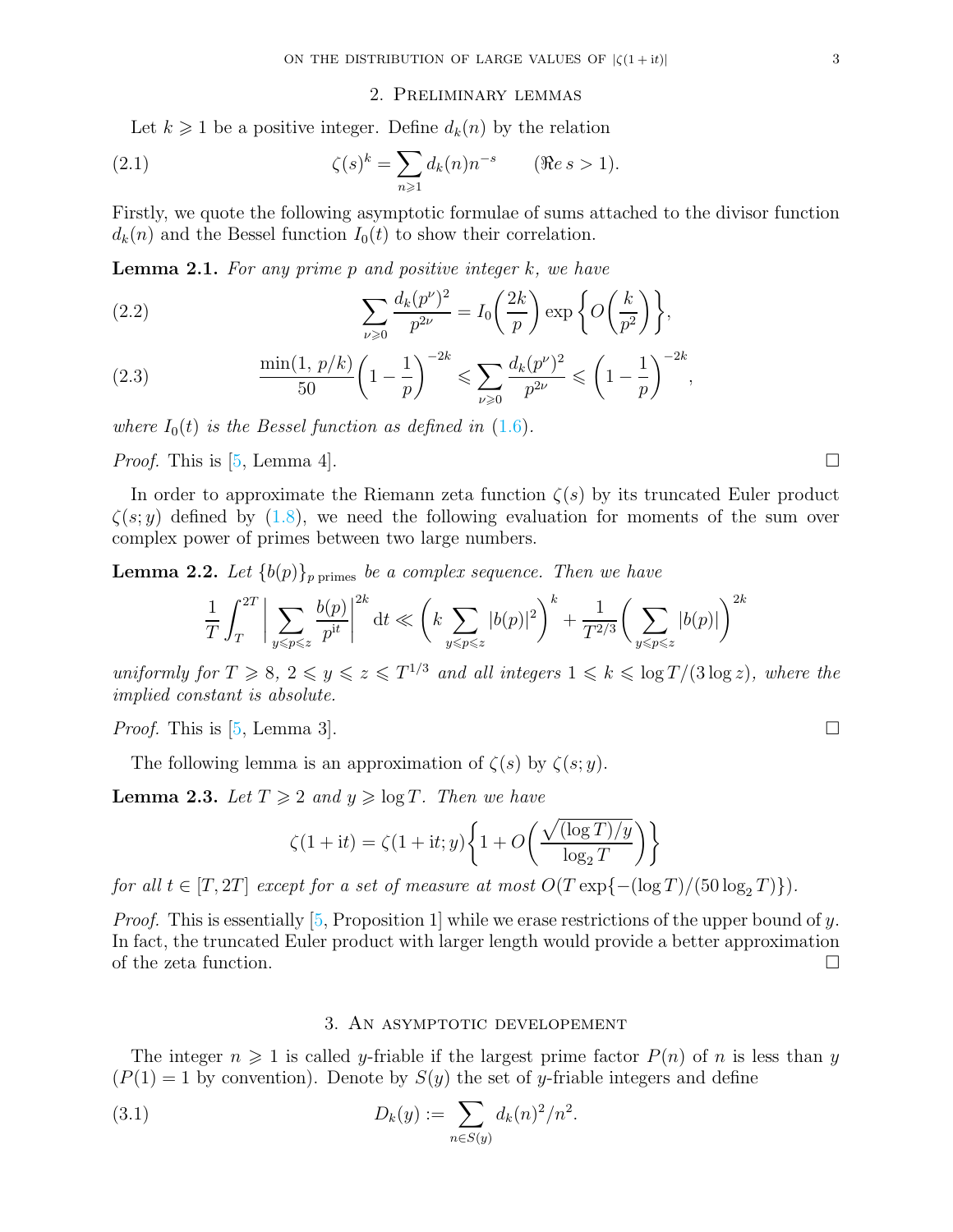The aim of this section is to prove the following proposition, which is an improvement of the second part of Theorem 3 in [\[5\]](#page-16-3). Our improvement is double: a higher order expansion in the exponent and a larger domain of  $y$ .

<span id="page-3-0"></span>**Proposition 3.1.** Let  $A > 1$  be a positive number and let  $J \geq 0$  be an integer. We have

$$
D_k(y) = \prod_{p \le k} \left(1 - \frac{1}{p}\right)^{-2k} \exp\left(\frac{2k}{\log k} \left\{ \sum_{j=0}^J \frac{C_j}{(\log k)^j} + O_{A,J} \left( \frac{1}{(\log k)^{J+1}} + \frac{k}{y} \right) \right\} \right)
$$

uniformly for  $k \geqslant 2$  and  $2k \leqslant y \leqslant k^A$ , where the  $C_j$  is defined as in  $(1.5)$  and the constant implied depends on A and J only.

Proof. Firstly we have trivially

<span id="page-3-1"></span>(3.2) 
$$
\prod_{\sqrt{k} < p \le y} \exp\left\{O\left(\frac{k}{p^2}\right)\right\} = e^{O(\sqrt{k})}, \qquad \prod_{p \le \sqrt{k}} \frac{\min(1, p/k)}{50} = e^{O(\sqrt{k})}.
$$

Secondly, by Lemma [2.1,](#page-2-0) we can write

<span id="page-3-4"></span>(3.3) 
$$
D_k(y) = \prod_{p \le \sqrt{k}} \left(1 - \frac{1}{p}\right)^{-2k} \prod_{\sqrt{k} < p \le y} I_0\left(\frac{2k}{p}\right) e^{O(\sqrt{k})} = \prod_{p \le k} \left(1 - \frac{1}{p}\right)^{-2k} \Pi_1 \Pi_2 e^{O(\sqrt{k})},
$$

where

$$
\Pi_1 := \prod_{\sqrt{k} < p \leq k} \left(1 - \frac{1}{p}\right)^{2k} I_0\left(\frac{2k}{p}\right) \quad \text{and} \quad \Pi_2 := \prod_{k < p \leq y} I_0\left(\frac{2k}{p}\right).
$$

In order to evaluate  $\Pi_1$ , we apply the formula  $\log(1+t) = t + O(t^2)$   $(|t| \leq \frac{1}{2})$  $(\frac{1}{2})$  and the first estimate in  $(3.2)$  to obtain

$$
\Pi_1 = \exp\bigg\{\sum_{\sqrt{k}
$$

Recall the prime number theorem

$$
\pi(u) := \sum_{p \leqslant u} 1 = \int_2^u \frac{\mathrm{d}u}{\log u} + O(u e^{-2c\sqrt{\log u}}).
$$

Then we can derive that

<span id="page-3-2"></span>(3.4) 
$$
\sum_{\sqrt{k} < p \leq k} \left( \log I_0 \left( \frac{2k}{p} \right) - \frac{2k}{p} \right) = \int_{\sqrt{k}}^k \left( \log I_0 \left( \frac{2k}{u} \right) - \frac{2k}{u} \right) d\pi(u)
$$

$$
= \int_{\sqrt{k}}^k \frac{\log I_0(2k/u) - 2k/u}{\log u} du + O\left( ke^{-c\sqrt{\log k}} \right).
$$

By putting  $t = 2k/u$  and using the fact that

$$
\frac{1}{1-t} = \sum_{j=0}^{J} t^j + O_J(t^{J+1}) \qquad (|t| \leq \frac{1}{2}),
$$

we can derive that the integral in  $(3.4)$  is equal to

<span id="page-3-3"></span>
$$
(3.5) \qquad \frac{2k}{\log k} \int_2^{2\sqrt{k}} \frac{\log I_0(t) - t}{t^2 (1 - \frac{\log(t/2)}{\log k})} dt = \frac{2k}{\log k} \left\{ \sum_{j=0}^J \frac{C_j^*(k)}{(\log k)^j} + O_J \left( \frac{C_{J+1}^*(k)}{(\log k)^{J+1}} \right) \right\},
$$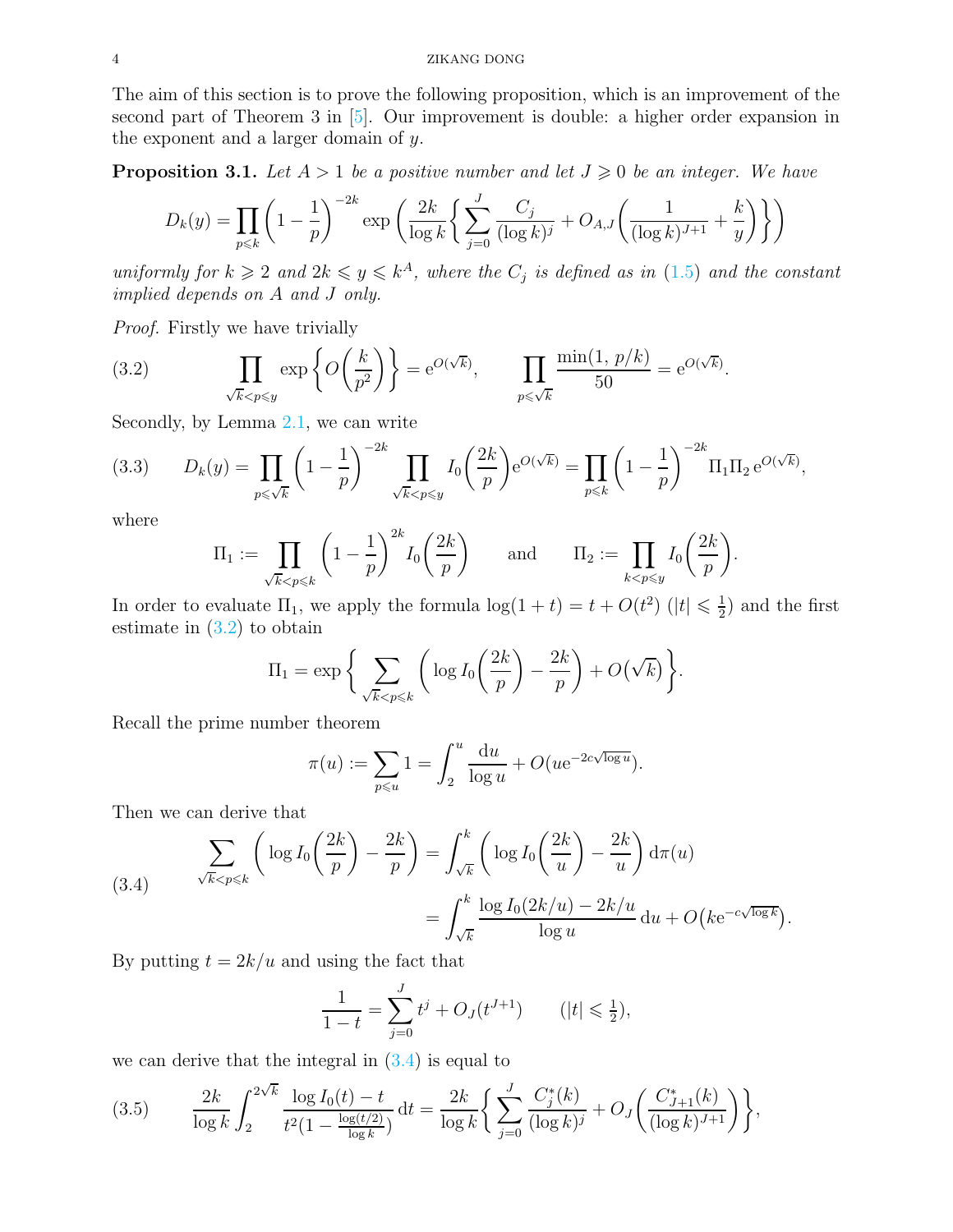where

$$
C_j^*(k) := \int_2^{2\sqrt{k}} \left( \log \frac{t}{2} \right)^j \frac{\log I_0(t) - t}{t^2} dt.
$$

Since  $\log I_0(t) = t + O(\log t)$  for  $t \ge 2$ , we have

$$
\int_{2\sqrt{k}}^{\infty} \left( \log \frac{t}{2} \right)^j \frac{\log I_0(t) - t}{t^2} dt \ll \int_{\sqrt{k}}^{\infty} \frac{(\log t)^{j+1}}{t^2} dt \ll_j \frac{(\log k)^{j+1}}{\sqrt{k}},
$$

which implies that

$$
C_j^*(k) = C_j^* + O_j\left(\frac{(\log k)^{j+1}}{\sqrt{k}}\right) \text{ with } C_j^* := \int_2^\infty \left(\log \frac{t}{2}\right)^j \frac{\log I_0(t) - t}{t^2} dt.
$$

Combining this with  $(3.4)$  and  $(3.5)$ , we obtain

$$
\sum_{\sqrt{k} < p \leq k} \left( \log I_0 \left( \frac{2k}{p} \right) - \frac{2k}{p} \right) = \frac{2k}{\log k} \left\{ \sum_{j=0}^J \frac{C_j^*}{(\log k)^j} + O_J \left( \frac{1}{(\log k)^{J+1}} \right) \right\}.
$$

Therefore we derive that

(3.6) 
$$
\Pi_1 = \exp\left(\frac{2k}{\log k} \left\{ \sum_{j=0}^J \frac{C_j^*}{(\log k)^j} + O_J\left(\frac{1}{(\log k)^{J+1}}\right) \right\} \right).
$$

For  $\Pi_2$ , by the prime number theorem, we have similarly

<span id="page-4-0"></span>
$$
\sum_{k < p \le y} \log I_0 \left(\frac{2k}{p}\right) = \int_k^y \log I_0 \left(\frac{2k}{u}\right) \frac{du}{\log u} + O\left(k e^{-c\sqrt{\log k}}\right)
$$

$$
= \frac{2k}{\log k} \left\{ \sum_{j=0}^J \frac{C_j^{**}}{(\log k)^j} + O\left(\frac{k}{y}\right) \right\} + O\left(k e^{-c\sqrt{\log k}}\right),
$$

where

$$
C_j^{**} := \int_0^2 \bigg( \log \frac{t}{2} \bigg)^j \frac{\log I_0(t)}{t^2} \, \mathrm{d}t.
$$

Here we have used the inequality  $\log I_0(t) \ll t^2$  for  $0 \leq t < 2$  to evaluate the truncated integral that

<span id="page-4-1"></span>
$$
\int_0^{2k/y} \left( \log \frac{t}{2} \right)^j \frac{\log I_0(t)}{t^2} \, \mathrm{d}t \ll \int_0^{k/y} (\log t)^j \, \mathrm{d}t \ll_{A,j} \frac{k (\log k)^j}{y}.
$$

Therefore we derive that

(3.7) 
$$
\Pi_2 = \exp\left(\frac{2k}{\log k} \left\{ \sum_{j=0}^J \frac{C_j^{**}}{(\log k)^j} + O_{A,J}\left(\frac{k}{y}\right) \right\} \right).
$$

Now Proposition [3.1](#page-3-0) follows from [\(3.3\)](#page-3-4), [\(3.6\)](#page-4-0) and [\(3.7\)](#page-4-1) with  $C_j = C_j^* + C_j^{**}$ 

 $\Box$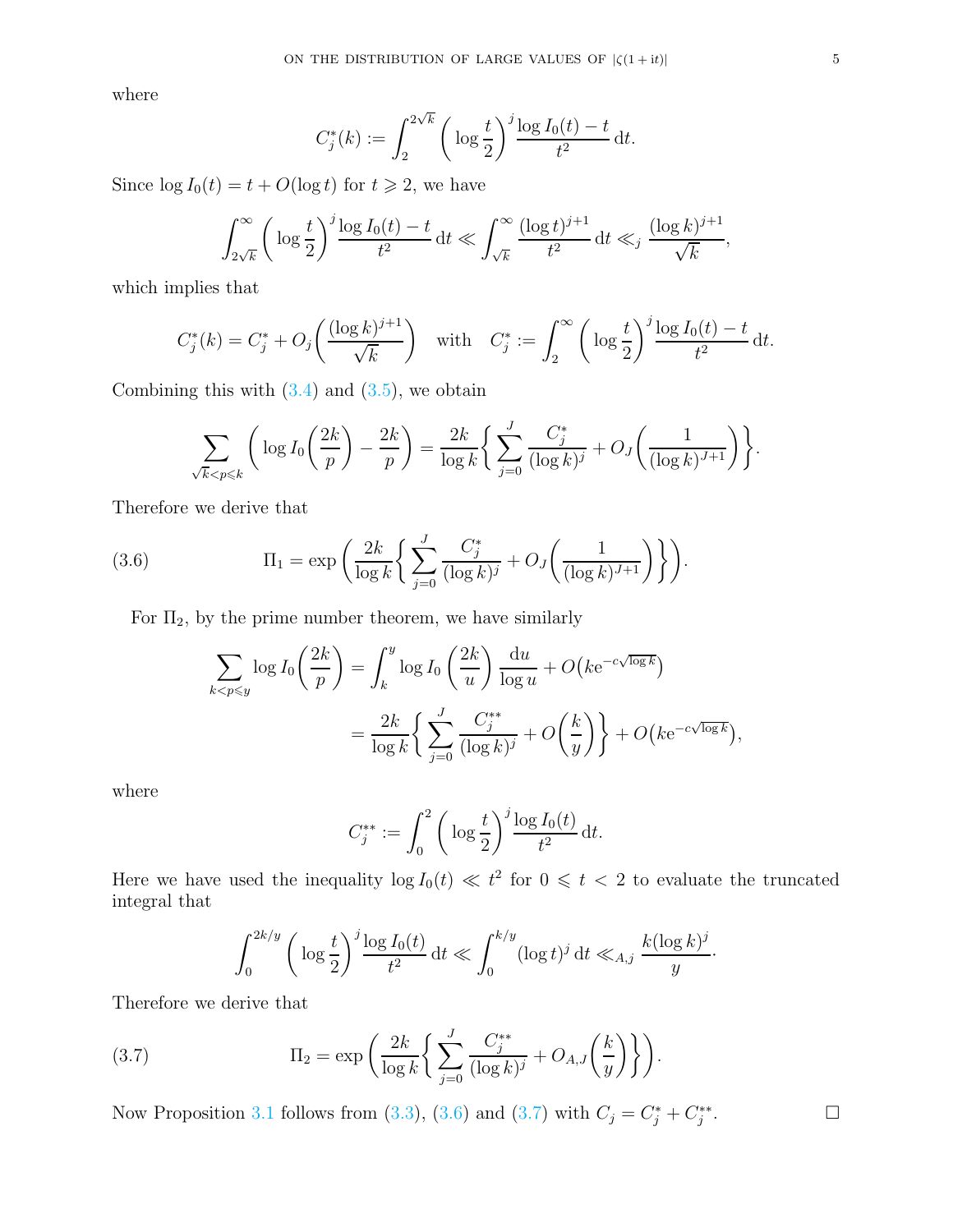#### 4. Moments of the short Euler products

Let  $\zeta(s; y)$  and  $D_k(y)$  be defined as in [\(1.8\)](#page-1-4) and [\(3.1\)](#page-2-1), respectively. In this section, we shall evaluate the 2k-th moment of  $\zeta(1 + it; y)$  by proving the following proposition. This is essentially the first part of Theorem 3 in [\[5\]](#page-16-3). The main difference is a slightly enlarged length of the short Euler products, which is important for the proof of Theorem [1.1.](#page-1-2)

<span id="page-5-0"></span>**Proposition 4.1.** Let  $A > 0$  be a constant. Then we have

<span id="page-5-1"></span>
$$
\frac{1}{T} \int_T^{2T} |\zeta(1+it; y)|^{2k} dt = D_k(y) \left\{ 1 + O_A\left(\exp\left\{-\frac{\log T}{2(\log_2 T)^4}\right\}\right) \right\}
$$

uniformly for

(4.1) 
$$
\begin{cases} T \geq T_0(A), \\ e^2 \log T \leq y \leq (\log T)(\log_2 T)^A, \\ k \in \mathbb{N} \cap [2, (\log T)/(\mathrm{e}^{10} \log(y/\log T))], \end{cases}
$$

where the implied constant and the constant  $T_0(A)$  depend on A only.

We show that for k and y in  $(4.1)$ , the diagonal terms lead to the main term, while the offdiagonal terms only contribute to the error term. For this, we need to establish a preliminary lemma.

4.1. A preliminary lemma. If  $2 \le k \le 10^6$ , we write  $\mathcal{I}_0 = (k, y]$ ,  $\mathcal{I}_1 = (1, k]$  and  $J = 0$ . When  $k > 10^6$ , we take  $J = \lfloor 4(\log_2 k)/\log 2 \rfloor$  and devide  $(1, y]$  into  $J + 2$  intervals

$$
(1, y] = \mathcal{I}_0 \cup \mathcal{I}_1 \cup \cdots \cup \mathcal{I}_{J+1},
$$

where  $\mathcal{I}_0 := (k, y], \mathcal{I}_j := (k/2^j, k/2^{j-1}] \ (1 \leq j \leq J)$  and  $\mathcal{I}_{J+1} := (1, k/2^J] \subset (1, 2k/(\log_2 k)^4]$ . For each  $j \in \{0, 1, \ldots, J+1\}$ , we use  $S(\mathcal{I}_j)$  to represent the set of all positive integers which have prime divisors only in  $\mathcal{I}_i$  ( $1 \in S(\mathcal{I}_i)$  by convention). Recall that  $S(y)$  is the set of y-friable integers. Thus

<span id="page-5-4"></span>(4.2) 
$$
n \in S(y) \Leftrightarrow n^{\text{uniquely}} n_0 \cdots n_{J+1} \text{ with } n_j \in S(\mathcal{I}_j) \ (0 \leq j \leq J+1).
$$

Set

(4.3) 
$$
D_{k,j} := \sum_{h \in S(\mathfrak{I}_j)} d_k(h)^2 / h^2
$$

such that

(4.4) 
$$
D_k(y) = D_{k,0}D_{k,1}\cdots D_{k,J+1}.
$$

We have the following lemma.

<span id="page-5-3"></span>**Lemma 4.2.** Let  $G_0 := T^{1/5}$  and  $G_j := T^{1/(5j^2)}$   $(j \ge 1)$ . Then we have

<span id="page-5-2"></span>(4.5) 
$$
\sum_{g \in S(\mathcal{I}_j), g > G_j} \frac{2^{\omega(g)}}{g} \sum_{h \in S(\mathcal{I}_j)} \frac{d_k(gh) d_k(h)}{h^2} \leq D_{k,j} \exp\left(-\frac{\log T}{(\log_2 T)^4}\right)
$$

for  $(T, y, k)$  in  $(4.1)$  and  $0 \leq j \leq J + 1$ , where  $\omega(n)$  denotes the number of distinct prime factors of n.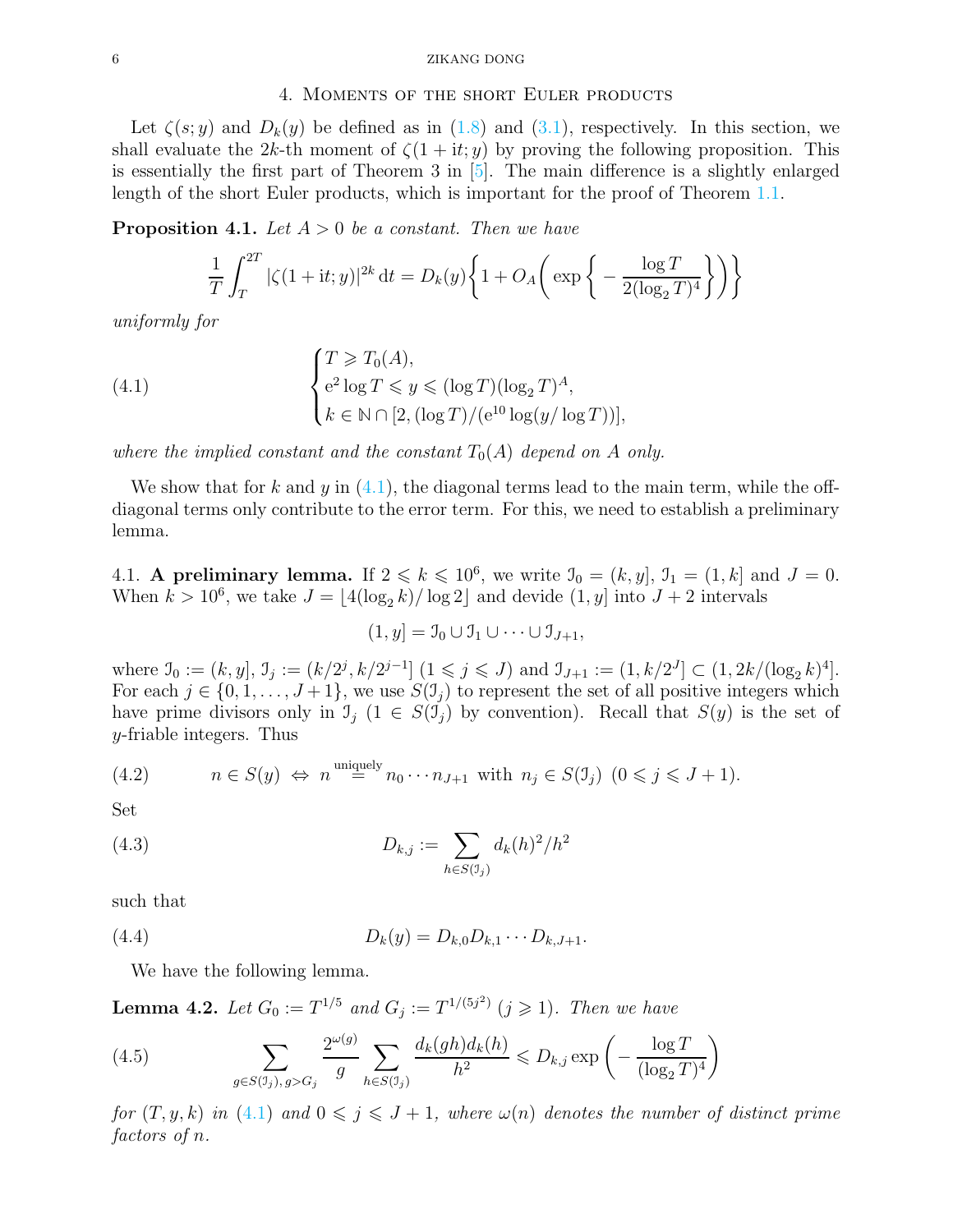*Proof.* This is essentially [\[5,](#page-16-3) Lemma 5]. The difference is that the upper bound of y is shifted from  $(\log T)(\log_2 T)^4$  to  $(\log T)(\log_2 T)^A$  with arbitrary  $A > 0$ . Note that this change is harmless to the range of k, since whether  $y = (\log T)(\log_2 T)^4$  or  $y = (\log T)(\log_2 T)^A$ , it does not influence the upper bound of k:

<span id="page-6-2"></span>(4.6) 
$$
k \leqslant \frac{\log T}{e^{10} \log(y/\log T)} \leqslant \frac{\log T}{e^{10} \log(e^2 \log T/\log T)} = \frac{\log T}{2e^{10}}.
$$

So this makes no difference so that we can follow Granville and Soundararajan's procedure. Here we reproduce thier proof for convenience of the reader. Denote by  $\mathfrak{S}_k(\mathfrak{I}_i)$  the member on the left-hand side of  $(4.5)$ .

Firstly we consider the case of  $1 \leq j \leq J+1$ . For  $\delta = 1/(2^{j/2} \log k)$ , by Rankin's trick and exchanging the order of the sums, we have

$$
(4.7) \quad \mathfrak{S}_k(\mathfrak{I}_j) \leq \frac{1}{G_j^{\delta}} \sum_{g \in S(\mathfrak{I}_j)} \frac{2^{\omega(g)}}{g^{1-\delta}} \sum_{h \in S(\mathfrak{I}_j)} \frac{d_k(gh) d_k(h)}{h^2} = \frac{1}{G_j^{\delta}} \sum_{h \in S(\mathfrak{I}_j)} \frac{d_k(h)}{h^{1+\delta}} \sum_{g \in S(\mathfrak{I}_j)} \frac{2^{\omega(g)} d_k(gh)}{(gh)^{1-\delta}}.
$$

The inner sum is over part of  $S(\mathcal{I}_i)$ , so for any  $h \in S(\mathcal{I}_i)$  we have

$$
\sum_{g\in S(\mathfrak{I}_j)}\frac{2^{\omega(g)}d_k(gh)}{(gh)^{1-\delta}}\leqslant \sum_{g\in S(\mathfrak{I}_j)}\frac{2^{\omega(gh)}d_k(gh)}{(gh)^{1-\delta}}\leqslant \sum_{g\in S(\mathfrak{I}_j)}\frac{2^{\omega(g)}d_k(g)}{g^{1-\delta}}.
$$

Thus

$$
\mathfrak{S}_{k}(\mathcal{I}_{j}) \leq \frac{1}{G_{j}^{\delta}} \sum_{h \in S(\mathcal{I}_{j})} \frac{d_{k}(h)}{h^{1+\delta}} \sum_{g \in S(\mathcal{I}_{j})} \frac{2^{\omega(g)} d_{k}(g)}{g^{1-\delta}}
$$
\n
$$
= \frac{1}{G_{j}^{\delta}} \prod_{p \in \mathcal{I}_{j}} \left(1 - \frac{1}{p^{1+\delta}}\right)^{-k} \left(2\left(1 - \frac{1}{p^{1-\delta}}\right)^{-k} - 1\right)
$$
\n
$$
\leq \frac{1}{G_{j}^{\delta}} \prod_{p \in \mathcal{I}_{j}} 2\left(1 - \frac{1}{p}\right)^{-2k} \Xi_{j}(p)^{-k}
$$

with

<span id="page-6-0"></span>
$$
\Xi_j(p) := \left(1 - \frac{1}{p^{1+\delta}}\right) \left(1 - \frac{1}{p^{1-\delta}}\right) \left(1 - \frac{1}{p}\right)^{-2} = 1 - \frac{p(p^{\delta} + p^{-\delta} - 2)}{(p-1)^2}.
$$

Noticing that  $p \in \mathcal{I}_j$  with  $1 \leq j \leq J+1$ , we have  $p \leq k$ . Thus by the first inequality in [\(2.3\)](#page-2-2) of Lemma [2.1,](#page-2-0) we can derive that

(4.9) 
$$
\prod_{p \in J_j} \left(1 - \frac{1}{p}\right)^{-2k} \leqslant D_{k,j} \prod_{p \in J_j} \frac{50k}{p},
$$

while

<span id="page-6-1"></span>
$$
\Xi_j(p) = 1 - \frac{2p}{(p-1)^2} \sum_{n=1}^{\infty} \frac{(\delta \log p)^{2n}}{(2n)!}
$$
\n
$$
\geq 1 - \frac{2p(\delta \log p)^2}{(p-1)^2} \sum_{n=1}^{\infty} \frac{2^{-j(n-1)}}{(2n)!} \geq 1 - \frac{c(2\delta \log p)^2}{p}.
$$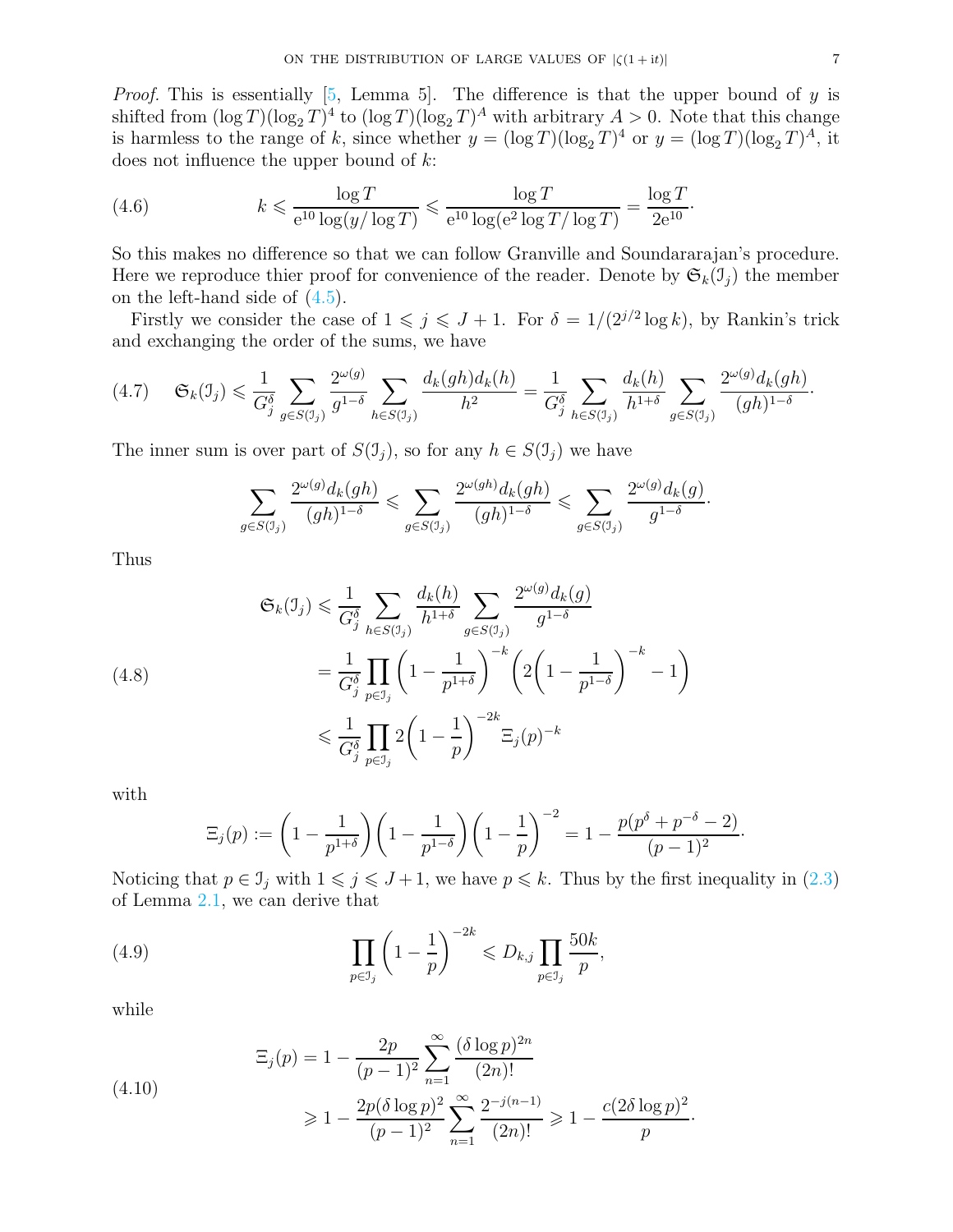with  $c := \sum_{n=1}^{\infty}$  $\frac{2^{-(n-1)}}{(2n)!} < \frac{16}{31}$ . Combining  $(4.8)$ – $(4.10)$  and using the inequality  $-\log(1-t)$  $\sqrt{3}t$   $(0 \le t \le 2^{-1/2}c)$ , we can derive that

<span id="page-7-1"></span>(4.11) 
$$
\mathfrak{S}_k(\mathfrak{I}_j) \leq D_{k,j} \exp\bigg(\log \frac{1}{G_j^{\delta}} + \sum_{p \in \mathfrak{I}_j} \bigg(\log \frac{100k}{p} + \frac{\sqrt{3}k(2\delta \log p)^2}{p}\bigg)\bigg).
$$

We choose  $\delta = 1/(2^{j/2} \log k)$ . For  $1 \leq j \leq J+1$ , we have

$$
\sum_{p \in \mathcal{I}_j} \left( \log \frac{100k}{p} + \frac{\sqrt{3}k(2\delta \log p)^2}{p} \right) \leqslant \left( \log \left( \frac{100k}{k/2^j} \right) + \frac{\sqrt{3}k(2\delta \log (k/2^j))^2}{k/2^j} \right) \frac{2(k/2^{j-1})}{\log (k/2^{j-1})}
$$

$$
\leqslant (j \log 2 + 2 \log 10 + 4\sqrt{3}) \frac{4k}{2^j \log k} \leqslant \frac{50jk}{2^j \log k}
$$

$$
\leqslant \frac{25j \log T}{2^{j} \log k} \leqslant \frac{25 \log T}{2^{j/2} j^2 e^6 \log k}
$$

thanks to [\(4.6\)](#page-6-2) and the inequality  $j^3 \leqslant e^{4} 2^{j/2}$  ( $j \geqslant 1$ ). Thus

<span id="page-7-0"></span>
$$
\log \frac{1}{G_j^{\delta}} + \sum_{p \in \mathcal{I}_j} \left( \log \frac{100k}{p} + \frac{\sqrt{3}k(2\delta \log p)^2}{p} \right) \leq -\frac{1 - 125e^{-6}}{5j^2 2^{j/2}} \cdot \frac{\log T}{\log k}
$$
\n
$$
\leq -\frac{1 - 125e^{-6}}{5j^2 2^{j/2}} \cdot \frac{\log T}{\log k}
$$
\n
$$
\leq -\frac{\log T}{(\log k)^4} \leq -\frac{\log T}{(\log_2 T)^4}
$$

for  $(T, y, k)$  in  $(4.1)$  and  $1 \leqslant j \leqslant J + 1$ . Inserting  $(4.12)$  into  $(4.11)$ , then  $1 \leqslant j \leqslant J + 1$  we have

$$
\mathfrak{S}_k(\mathfrak{I}_j) \leq D_{k,j} \exp\bigg(-\frac{\log T}{(\log_2 T)^4}\bigg).
$$

Thus the lemma in this case follows.

When  $j = 0$ , by Rankin's trick and the trivial inequality  $d_k(gh) \leq d_k(g)d_k(h)$ , we have for any  $0 < \delta < 1$ 

<span id="page-7-2"></span>(4.13) 
$$
\mathfrak{S}_k(\mathfrak{I}_0) \leq \frac{D_{k,0}}{G_0^{\delta}} \sum_{g \in S(\mathfrak{I}_0)} \frac{2^{\omega(g)} d_k(g)}{g^{1-\delta}} = \frac{D_{k,0}}{G_0^{\delta}} \prod_{p \in \mathfrak{I}_0} \left(2\left(1 - \frac{1}{p^{1-\delta}}\right)^{-k} - 1\right).
$$

For  $k < p \leq y$ , we have the upper bound

$$
2\left(1-\frac{1}{p^{1-\delta}}\right)^{-k} - 1 \leqslant 2\exp\left(\frac{2k}{p^{1-\delta}}\right) - 1 \leqslant \exp\left(\frac{3k}{p^{1-\delta}}\right) \leqslant \exp\left(\frac{3ky^{\delta}}{\log k}\cdot\frac{\log p}{p}\right).
$$

Inserting this into  $(4.13)$  and using [\[13,](#page-16-13) Theorem I.1.7] in form

$$
\sum_{k < p \leqslant y} \frac{\log p}{p} \leqslant \log \left( \frac{25y}{k} \right),
$$

we can derive that

$$
\mathfrak{S}_k(\mathfrak{I}_0) \leqslant \frac{D_{k,0}}{G_0^{\delta}} \exp\bigg(\frac{3ky^{\delta}}{\log k} \log\bigg(\frac{25y}{k}\bigg)\bigg).
$$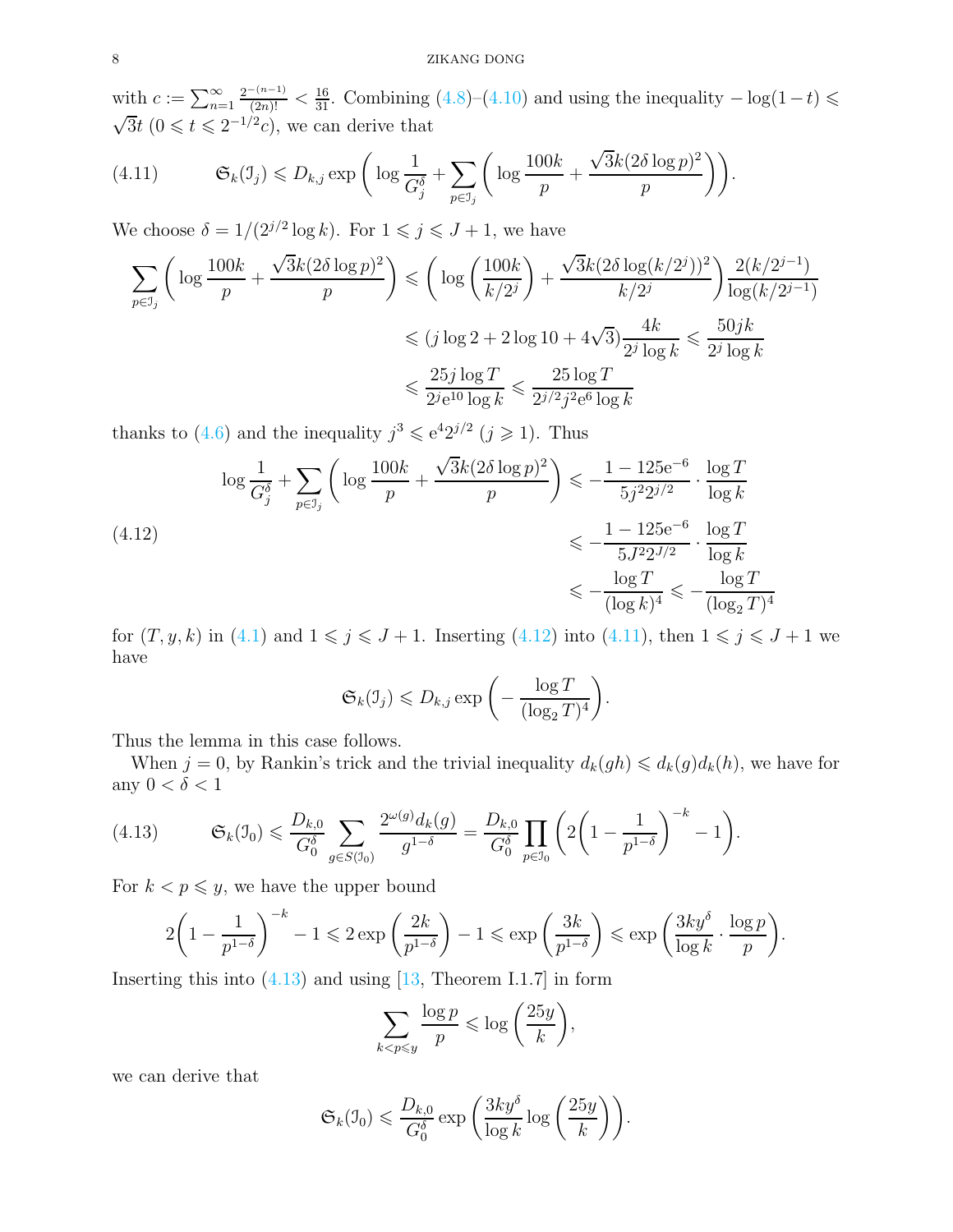Taking  $\delta = 1/(10 \log_2 T)$  and noticing that  $t \mapsto (t/\log t) \log(25y/t)$  is increasing in  $\mathcal{I}_0$ , we deduce, for  $(T, y, k)$  in  $(4.1)$ ,

$$
\frac{ky^{\delta}}{\log k} \log \left(\frac{25y}{k}\right) \leq \frac{e^{1/5}(\log T)/(e^{10}\log(y/\log T))}{\log((\log T)/(e^{10}\log(y/\log T)))} \log \left(\frac{25e^{10}y}{\log T}\log\left(\frac{y}{\log T}\right)\right)
$$

$$
\leq \frac{10e^{1/5}\log T}{e^{10}\log((\log T)/(e^{10}\log(y/\log T)))}
$$

$$
\leq \frac{20e^{1/5}\log T}{e^{10}\log_2 T}.
$$

Inserting this into the preceding inequality, we have

$$
\mathfrak{S}_k(\mathfrak{I}_0) \leq D_{k,0} \exp\left(-\delta \log G_0 + \frac{20e^{1/5} \log T}{e^{10} \log_2 T}\right)
$$

for  $(T, y, k)$  in [\(4.1\)](#page-5-1). Now the result of Lemma [4.2](#page-5-3) follows by recalling that  $G_0 = T^{1/5}$ .

4.2. **Proof of Proposition [4.1.](#page-5-0)** As in [\[5\]](#page-16-3), we shall prove a more general result: Let  $A > 0$ be a constant and  $\mathcal{R} \subset \{0, 1, \ldots, J+1\}$ . Then we have

<span id="page-8-0"></span>(4.14) 
$$
\frac{1}{T} \int_{T}^{2T} |\zeta(1+it; \mathcal{R})|^{2k} dt = D_k(\mathcal{R}) \left\{ 1 + O_A\left( \exp \left\{ -\frac{\log T}{2(\log_2 T)^4} \right\} \right) \right\}
$$

uniformly for  $(T, y, k)$  in  $(4.1)$ , where

<span id="page-8-3"></span>(4.15) 
$$
\mathcal{I}_{\mathcal{R}} := \bigcup_{r \in \mathcal{R}} \mathcal{I}_r, \quad \zeta(s; \mathcal{R}) := \prod_{p \in \mathcal{I}_{\mathcal{R}}} (1 - p^{-s})^{-1}, \quad D_k(\mathcal{R}) := \sum_{n \in S(\mathcal{I}_{\mathcal{R}})} d_k(n)^2/n^2
$$

and the implied constant depends on A only.

We shall prove [\(4.14\)](#page-8-0) by induction on the cardinal of R. The case of  $\mathcal{R} = \emptyset$  (i.e.  $|\mathcal{R}| = 0$ ) is trivial, since  $\zeta(s;\emptyset) = 1 = D_k(\emptyset)$ . Now we suppose that  $(4.14)$  holds for all proper subset of R and prove that it is true for R.

Firstly, in view of  $(4.2)$ , we have

<span id="page-8-1"></span>
$$
\frac{1}{T} \int_{T}^{2T} |\zeta(1+it; \mathcal{R})|^{2k} dt = \sum_{m,n \in S(\mathcal{I}_{\mathcal{R}})} \frac{d_k(m)d_k(n)}{mn} \frac{1}{T} \int_{T}^{2T} \left(\frac{n}{m}\right)^{it} dt
$$
\n
$$
= \sum_{m_r, n_r \in S(\mathcal{I}_r)} \left(\prod_{r \in \mathcal{R}} \frac{d_k(m_r)d_k(n_r)}{m_r n_r}\right) \frac{1}{T} \int_{T}^{2T} \left(\prod_{r \in \mathcal{R}} \frac{n_r}{m_r}\right)^{it} dt.
$$

Denote

$$
g_j = \frac{\text{lcm}(m_j, n_j)}{\text{gcd}(m_j, n_j)} \quad \text{and} \quad h_j = \text{gcd}(m_j, n_j).
$$

Using the principle of inclusion-exclusion, we divide the sum in  $(4.16)$  into two parts

<span id="page-8-2"></span>(4.17) 
$$
\sum_{\substack{m_r, n_r \in S(\mathcal{I}_r) \\ g_r \leq G_r \\ \forall r \in \mathcal{R}}} + \sum_{\substack{W \subset \mathcal{R} \\ W \neq \emptyset}} (-1)^{|W|} \sum_{\substack{m_r, n_r \in S(\mathcal{I}_r), \forall r \in \mathcal{R} \\ g_w > G_w, \forall w \in W}}.
$$

where the  $G_j$  is defined as in Lemma [4.2.](#page-5-3)

In the first sum, the case  $g_r = 1$  ( $r \in \mathcal{R}$ ) counts the diagonal terms and leads to the main term

$$
\sum_{n \in S(\mathfrak{I}_{\mathfrak{R}})} d_k(n)^2 / n^2 = D_k(\mathfrak{R}).
$$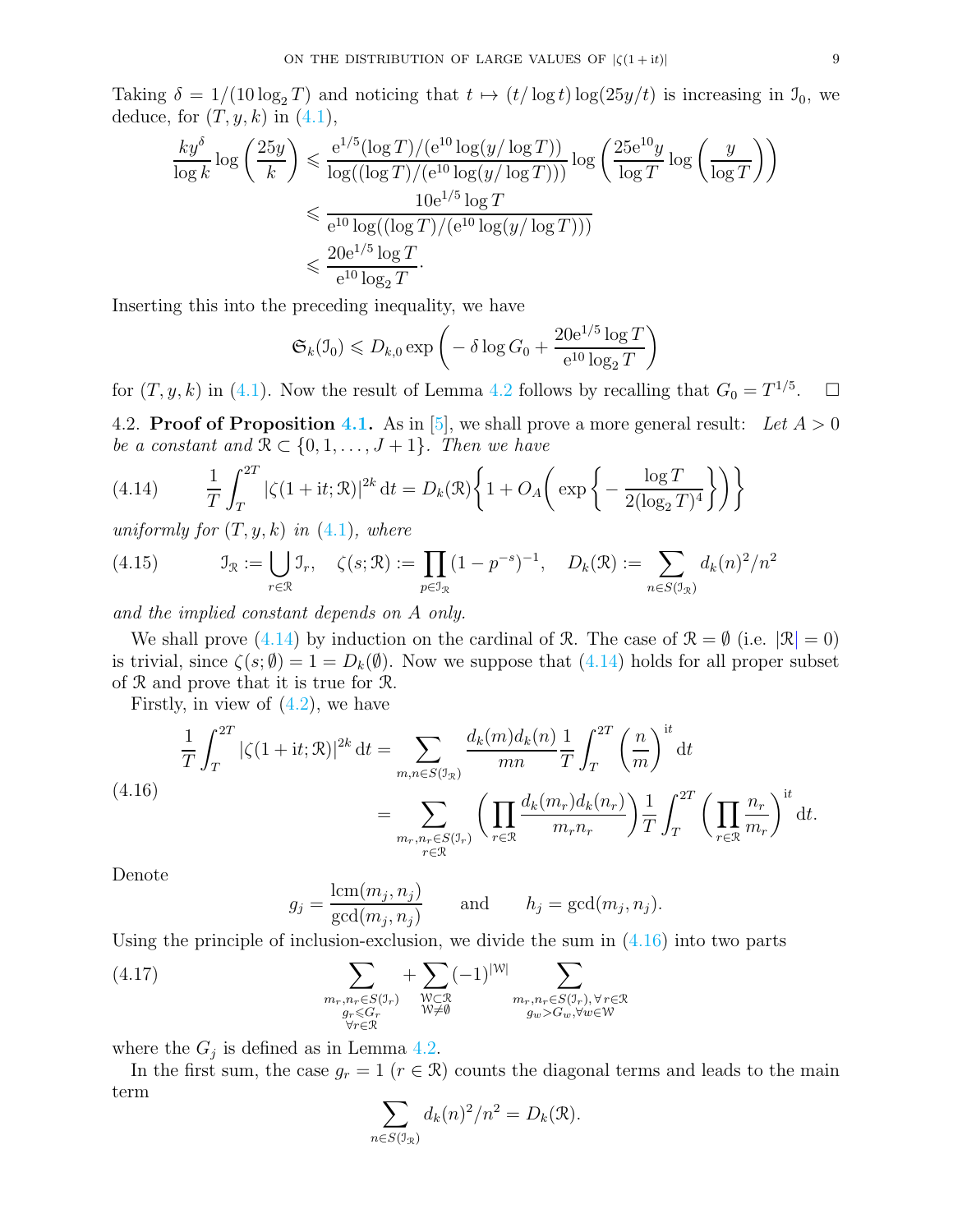Otherwise, we have  $\prod_{r \in \mathcal{R}} (m_r/n_r) \neq 1$ . Therefore by  $g_r \leq G_r$  we have

$$
\left| \log \prod_{r \in \mathcal{R}} \frac{m_r}{n_r} \right| = \left| \log \prod_{r \in \mathcal{R}} \frac{m_r/h_r}{n_r/h_r} \right| \geqslant \log \left( 1 + \prod_{r \in \mathcal{R}} g_r^{-1} \right) \gg \prod_{r \in \mathcal{R}} G_r^{-1}.
$$

Thus in these terms we have

$$
\left|\frac{1}{T}\int_{T}^{2T}\bigg(\prod_{r\in\mathcal{R}}\frac{m_{r}}{n_{r}}\bigg)^{\mathrm{i}t}\,\mathrm{d}t\right| \ll \frac{1}{T}\bigg|\log\prod_{r\in\mathcal{R}}\frac{m_{r}}{n_{r}}\bigg|^{-1} \ll \frac{1}{T^{2/5}}.
$$

Therefore the sum over these terms is

$$
\ll \frac{1}{T^{2/5}} \sum_{m,n \in S(\mathbb{J}_{\mathbb{R}})} \frac{d_k(m) d_k(n)}{mn} \ll \frac{1}{T^{2/5}} \prod_{p \in \mathbb{J}_{\mathbb{R}}} \left(1 - \frac{1}{p}\right)^{-2k}.
$$

By [\(2.3\)](#page-2-2) in Lemma [2.1](#page-2-0) and the inequality  $-\log(1-t) \leq 2t \left(0 \leq t \leq \frac{1}{2}\right)$  $(\frac{1}{2})$ , we have

$$
\prod_{p \in \mathcal{I}_{\mathcal{R}}} \left(1 - \frac{1}{p}\right)^{-2k} \leq \prod_{p \in \mathcal{I}_{\mathcal{R}}} \left(\frac{50k}{p} \sum_{\nu \geq 0} \frac{d_k(p^{\nu})^2}{p^{2\nu}}\right) \prod_{\substack{p \in \mathcal{I}_{\mathcal{R}} \\ k < p \leq y}} \left(1 - \frac{1}{p}\right)^{-2k}
$$
\n
$$
\leq D_k(\mathcal{R}) \exp\left(\sum_{p \leq k} \log \frac{50k}{p} + \sum_{k < p \leq y} \frac{4k}{p}\right)
$$
\n
$$
\leq D_k(\mathcal{R}) \exp\left(\frac{10k}{\log k} \log \frac{25y}{k}\right).
$$

Therefore, the contribution of the first sum in  $(4.17)$  is

<span id="page-9-1"></span>
$$
(4.18)\quad \sum_{\substack{m_r, n_r \in S(\mathbb{J}_r) \\ g_r \le G_r \\ \forall r \in \mathbb{R}}} = D_k(\mathcal{R}) + O\left(\frac{D_k(\mathcal{R})}{T^{2/5}} \exp\left(\frac{12k}{\log k} \log \frac{25y}{k}\right)\right) = D_k(\mathcal{R}) \left\{1 + O\left(\frac{1}{T^{1/3}}\right)\right\}
$$

for  $(T, y, k)$  as in  $(4.1)$ .

Now consider the second sum in [\(4.17\)](#page-8-2). For a given non-empty subset  $W \subset \mathcal{R}$ , we have

$$
\sum_{\substack{m_r, n_r \in S(\mathcal{I}_r) \\ \forall r \in \mathcal{R} \smallsetminus \mathcal{W}}} \bigg( \prod_{r \in \mathcal{R} \smallsetminus \mathcal{W}} \frac{d_k(m_r) d_k(n_r)}{m_r n_r} \bigg) \bigg( \prod_{r \in \mathcal{R} \smallsetminus \mathcal{W}} \frac{n_r}{m_r} \bigg)^{\mathrm{i}t} = |\zeta(1 + \mathrm{i}t; \mathcal{R} \smallsetminus \mathcal{W})|^{2k}.
$$

where  $\zeta(s; \mathcal{R}\setminus\mathcal{W})$  is defined as in [\(4.15\)](#page-8-3). Thus the inner sum in [\(4.17\)](#page-8-2) gives

$$
\sum_{\substack{m_r, n_r \in S(\mathcal{I}_r), \forall r \in \mathcal{R} \\ g_w > G_w, \forall w \in \mathcal{W}}} \left( \prod_{r \in \mathcal{R}} \frac{d_k(m_r) d_k(n_r)}{m_r n_r} \right) \frac{1}{T} \int_T^{2T} \left( \prod_{r \in \mathcal{R}} \frac{n_r}{m_r} \right)^{it} dt
$$
\n
$$
= \sum_{\substack{m_w, n_w \in S(\mathcal{I}_w) \\ g_w > G_w \\ \forall w \in \mathcal{W}}} \left( \prod_{w \in \mathcal{W}} \frac{d_k(m_w) d_k(n_w)}{m_w n_w} \right) \frac{1}{T} \int_T^{2T} \left( \prod_{w \in \mathcal{W}} \frac{n_w}{m_w} \right)^{it} |\zeta(1+it; \mathcal{R} \setminus \mathcal{W})|^{2k} dt,
$$

which is bounded by

<span id="page-9-0"></span>(4.19) 
$$
\sum_{\substack{m_w, n_w \in S(\mathcal{I}_w) \\ g_w > G_w \\ \forall w \in \mathbb{W}}} \left( \prod_{w \in \mathbb{W}} \frac{d_k(m_w) d_k(n_w)}{m_w n_w} \right) \frac{1}{T} \int_T^{2T} |\zeta(1+it; \mathcal{R} \setminus \mathcal{W})|^{2k} dt.
$$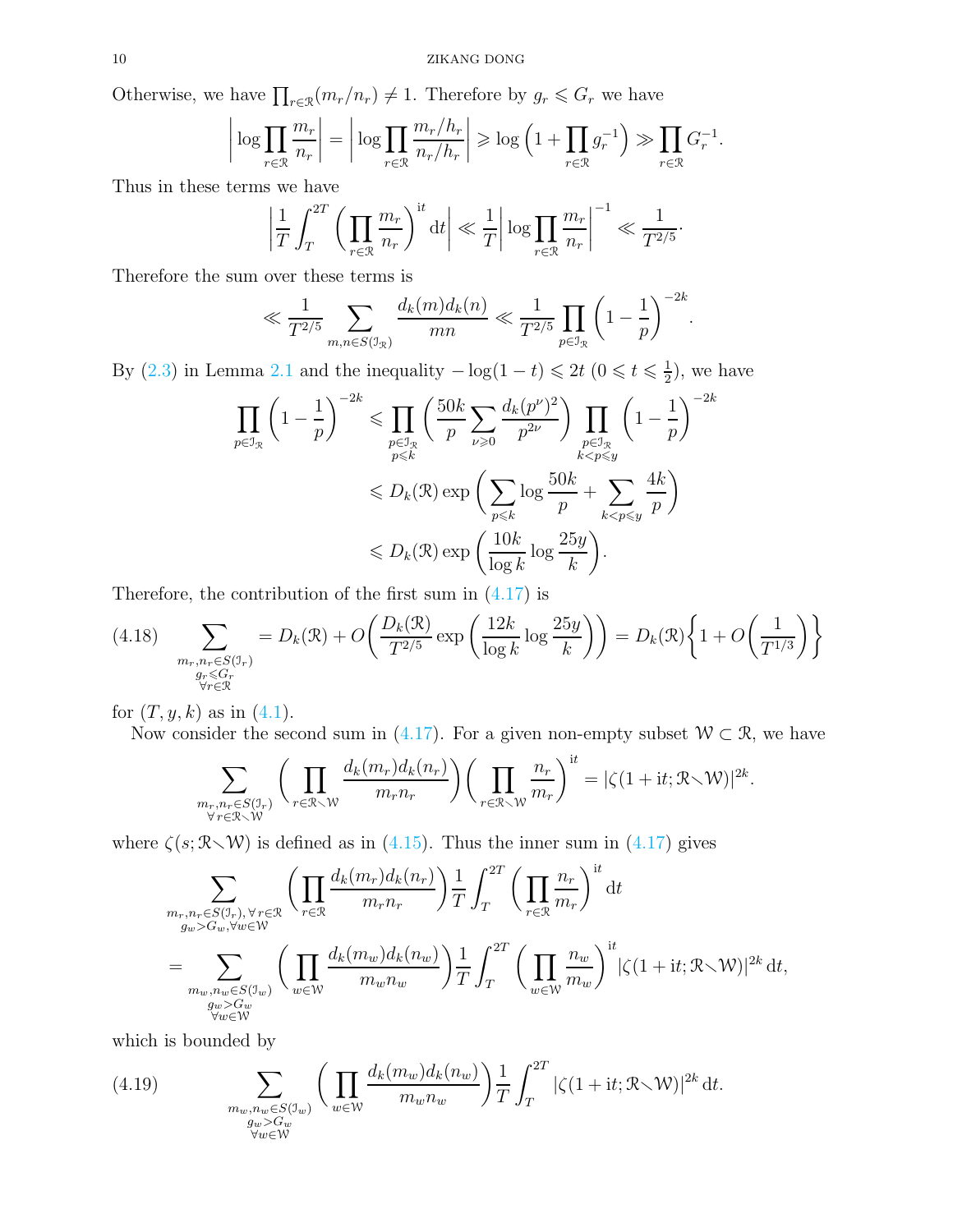Observe that the integral does not depend on  $w$ , so we can change the order of sum and integral. Further, we have

(4.20) 
$$
\sum_{\substack{m_w, n_w \in S(\mathcal{I}_w) \\ g_w > G_w \\ \forall w \in \mathbb{W}}} \left( \prod_{w \in \mathbb{W}} \frac{d_k(m_w) d_k(n_w)}{m_w n_w} \right) = \prod_{w \in \mathbb{W}} \sum_{\substack{m_w, n_w \in S(\mathcal{I}_w) \\ g_w > G_w}} \frac{d_k(m_w) d_k(n_w)}{m_w n_w}.
$$

For any multiplicative function f, we have  $f(m)f(n) = f(\text{lcm}(m, n))f(\text{gcd}(m, n))$ . While the number of  $(m, n)$  such that  $gcd(m, n)/lcm(m, n) = g$ ,  $gcd(m, n) = h$  is  $2^{\omega(g)}$ . Thus we derive that

<span id="page-10-1"></span>(4.21) 
$$
\sum_{\substack{m_w, n_w \in S(\mathcal{I}_w) \\ g_w > G_w}} \frac{d_k(m_w) d_k(n_w)}{m_w n_w} = \sum_{\substack{m_w, n_w \in S(\mathcal{I}_w) \\ g_w > G_w}} \frac{d_k(g_w h_w) d_k(h_w)}{g_w h_w^2} = \sum_{\substack{m_w, n_w \in S(\mathcal{I}_w) \\ g_w > G_w}} \frac{d_k(g_w h_w) d_k(h_w)}{g_w h_w^2} = \sum_{\substack{m_w, n_w \in S(\mathcal{I}_w) \\ g_w > G_w}} \frac{d_k(g_w h_w) d_k(h_w)}{g_w h_w^2}
$$

Therefore by Lemma [4.2,](#page-5-3) this is bounded by  $D_k(\mathcal{W}) \exp(-(\log T)/(\log_2 T)^4)$ .

Summarizing  $(4.19)-(4.21)$  $(4.19)-(4.21)$ , we deduce that the second sum in  $(4.17)$  is bounded by

<span id="page-10-2"></span>(4.22) 
$$
\sum_{\substack{W \subset \mathcal{R} \\ W \neq \emptyset}} D_k(W) \left( \frac{1}{T} \int_T^{2T} |\zeta(1+it; \mathcal{R} \setminus W)|^{2k} dt \right) \exp \left( - \frac{\log T}{(\log_2 T)^4} \right).
$$

According to the induction hypothesis, it follows that

(4.23) 
$$
\frac{1}{T} \int_{T}^{2T} |\zeta(1+it; \mathcal{R} \setminus \mathcal{W})|^{2k} dt \ll D_k(\mathcal{R} \setminus \mathcal{W}).
$$

Then noticing that  $D_k(\mathcal{W})D_k(\mathcal{R}\setminus\mathcal{W})=D_k(\mathcal{R}),$  [\(4.22\)](#page-10-2) is bounded by

<span id="page-10-3"></span>(4.24) 
$$
2^{L+1}D_k(\mathcal{R}) \exp\left(-\frac{\log T}{(\log_2 T)^4}\right) \ll D_k(\mathcal{R}) \exp\left(-\frac{\log T}{2(\log_2 T)^4}\right)
$$

since  $2^{L+1} \ll \exp(2 \log_2 k) \ll \exp(2 \log_3 T)$ . Now the desired result follows from [\(4.18\)](#page-9-1) and (4.24).  $(4.24)$ .

## 5. Proof of Theorem [1.1](#page-1-2)

Firstly we recall the definition of of the short Euler products

$$
\zeta(s; y) := \prod_{p \leq y} \left( 1 - \frac{1}{p^s} \right)^{-1}
$$

and the definition of its distribution function:

$$
\Phi_T(\tau; y) := \frac{1}{T} \text{meas} \{ t \in [T, 2T] : |\zeta(1 + \mathrm{i}t; y)| > e^{\gamma} \tau \}.
$$

The aim of this section is to prove the following result.

<span id="page-10-0"></span>**Proposition 5.1.** Let  $A > 0$  be any constant and let  $J \geq 1$  be an integer, and  $\varepsilon$  satisfying [\(5.10\)](#page-13-0). Then we have

$$
(5.1) \quad \Phi_T(\tau + \varepsilon; y) \le \exp\left(-\frac{2e^{\tau - C_0 - 1}}{\tau} \left\{1 + \sum_{j=1}^J \frac{\mathfrak{a}_j}{\tau^j} + O_J\left(\frac{1}{\tau^{J+1}} + \frac{e^{\tau}}{y}\right)\right\}\right) \le \Phi_T(\tau - \varepsilon; y)
$$

·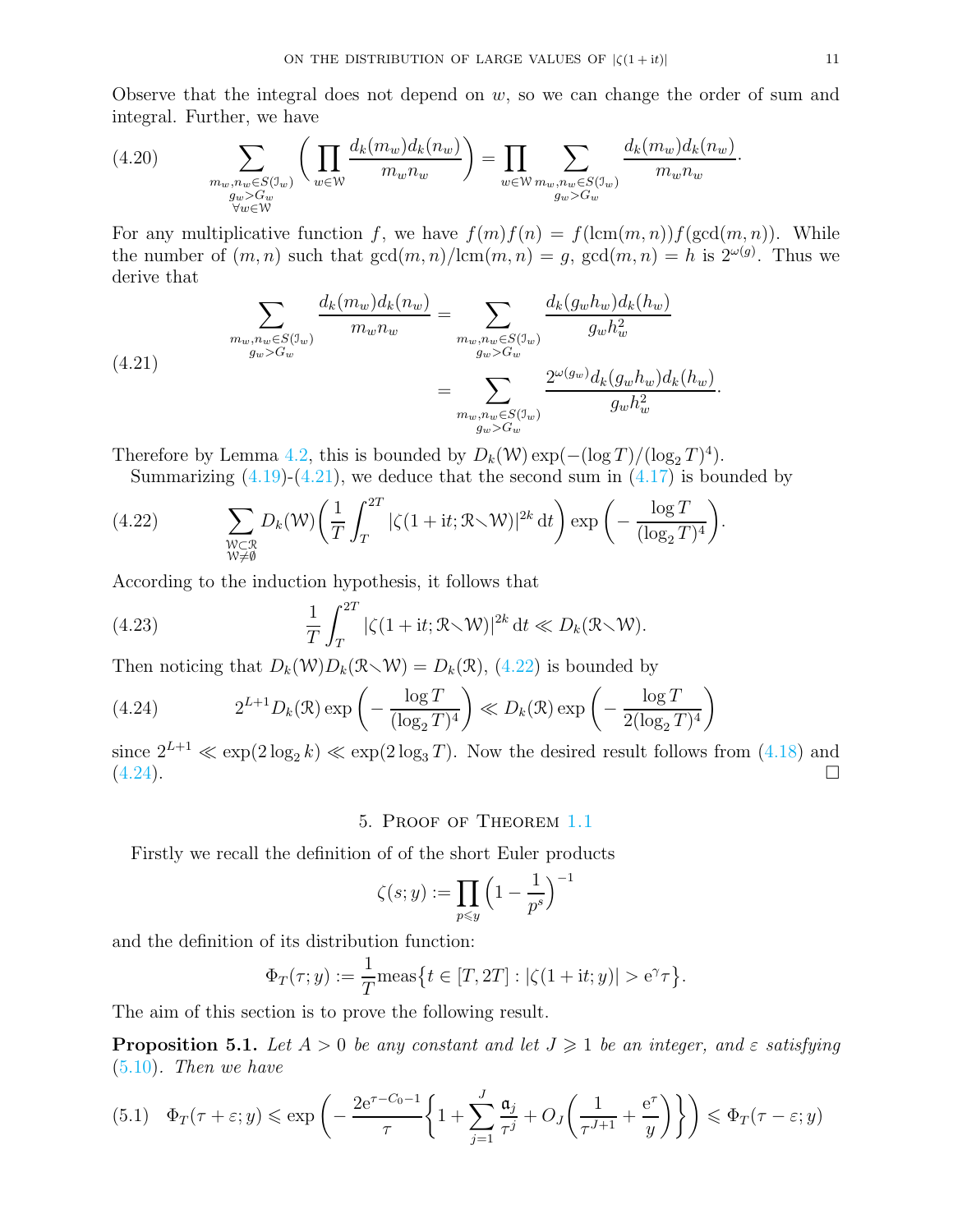uniformly for

(5.2) 
$$
T \geq T_0(A)
$$
,  $e^2 \log T \leq y \leq (\log T)(\log_2 T)^A$ ,  $2 \leq \tau \leq \log_2 T - 20$ ,

where the  $a_i$  and  $C_0$  are the same as in Theorem [1.1,](#page-1-2)  $T_0(A)$  is a positive constant depending on A and the implied constant depends on A and J at most.

5.1. Two preliminary lemmas. In the following lemma, we will see the correlation between the distribution function and the moments of the short Euler products:

<span id="page-11-3"></span>**Lemma 5.2.** Let  $A > 0$  be any constant and let  $J \geq 1$  be an integer. Then we have

<span id="page-11-0"></span>
$$
(5.3)\quad \int_0^\infty \Phi_T(t; y) t^{2\kappa - 1} dt = \frac{(\log \kappa)^{2\kappa}}{2\kappa} \exp\left(\frac{2\kappa}{\log \kappa} \left\{ \sum_{j=0}^J \frac{C_j}{(\log \kappa)^j} + O_{A,J} \left( \frac{\kappa}{y} + \frac{1}{(\log \kappa)^{J+1}} \right) \right\} \right)
$$

uniformly for

<span id="page-11-1"></span>(5.4) 
$$
T \ge 2
$$
,  $e^2 \log T \le y \le (\log T)(\log_2 T)^A$ ,  $2 \le \kappa \le (\log T)/(\mathrm{e}^{10} \log(y/\log T))$ ,

where the  $C_i$  are defined as in [\(1.5\)](#page-1-0) and the implied constant depends on A and J at most. *Proof.* For any  $\kappa > 0$ , we have

$$
\int_0^\infty \Phi_T(u; y) u^{2\kappa - 1} du = \frac{1}{T} \int_0^\infty \left( \int_{\frac{e^{-\gamma} |\zeta(1+it; y)| > u}{2\kappa - 1}}^{2T} 1 dt \right) u^{2\kappa - 1} du
$$

$$
= \frac{1}{T} \int_T^{2T} \left( \int_0^{\frac{e^{-\gamma} |\zeta(1+it; y)|}{2\kappa - 1}} u^{2\kappa - 1} du \right) dt
$$

$$
= \frac{1}{T} \int_T^{2T} \frac{1}{2\kappa} (e^{-\gamma} |\zeta(1+it; y)|)^{2\kappa} dt,
$$

i.e.

<span id="page-11-2"></span>(5.5) 
$$
2\kappa \int_0^\infty \Phi_T(t; y) t^{2\kappa - 1} dt = \frac{e^{-2\kappa \gamma}}{T} \int_T^{2T} |\zeta(1 + it; y)|^{2\kappa} dt.
$$

Now  $(5.3)$  follows from Propositions [3.1](#page-3-0) and [4.1](#page-5-0) when  $\kappa$  is an integer.

Next let  $\kappa \notin \mathbb{N}$  be a real number verifying [\(5.4\)](#page-11-1). There is a unique integer k verifying [\(5.4\)](#page-11-1) such that  $k - 1 < \kappa < k$ . The formula [\(5.5\)](#page-11-2) with  $\kappa = \frac{1}{2}$  $\frac{1}{2}$  and [\[5,](#page-16-3) Theorem 3] imply that

$$
\int_0^\infty \Phi_T(u; y) \, \mathrm{d}u = \frac{\mathrm{e}^{-\gamma}}{T} \int_T^{2T} |\zeta(1 + \mathrm{i}t; y)| \, \mathrm{d}t \leqslant \mathrm{e}^{-\gamma} \left( \frac{1}{T} \int_T^{2T} |\zeta(1 + \mathrm{i}t; y)|^4 \, \mathrm{d}t \right)^{1/4} \ll 1.
$$

Now for any  $b > a > 0$ , by the Hölder inequality, it follows that

$$
\int_0^\infty \Phi_T(t; y) t^a \, \mathrm{d}t \leqslant \bigg( \int_0^\infty \Phi_T(t; y) \, \mathrm{d}t \bigg)^{1 - a/b} \bigg( \int_0^\infty \Phi_T(t; y) t^b \, \mathrm{d}t \bigg)^{a/b}.
$$

Thus there are two absolute positive constants C and D such that

$$
\int_0^\infty \Phi_T(t; y) t^a \, \mathrm{d}t \leq C \bigg( \int_0^\infty \Phi_T(t; y) t^b \, \mathrm{d}t \bigg)^{a/b},
$$

$$
\int_0^\infty \Phi_T(t; y) t^b \, \mathrm{d}t \geqslant \bigg( D \int_0^\infty \Phi_T(t; y) t^a \, \mathrm{d}t \bigg)^{b/a}.
$$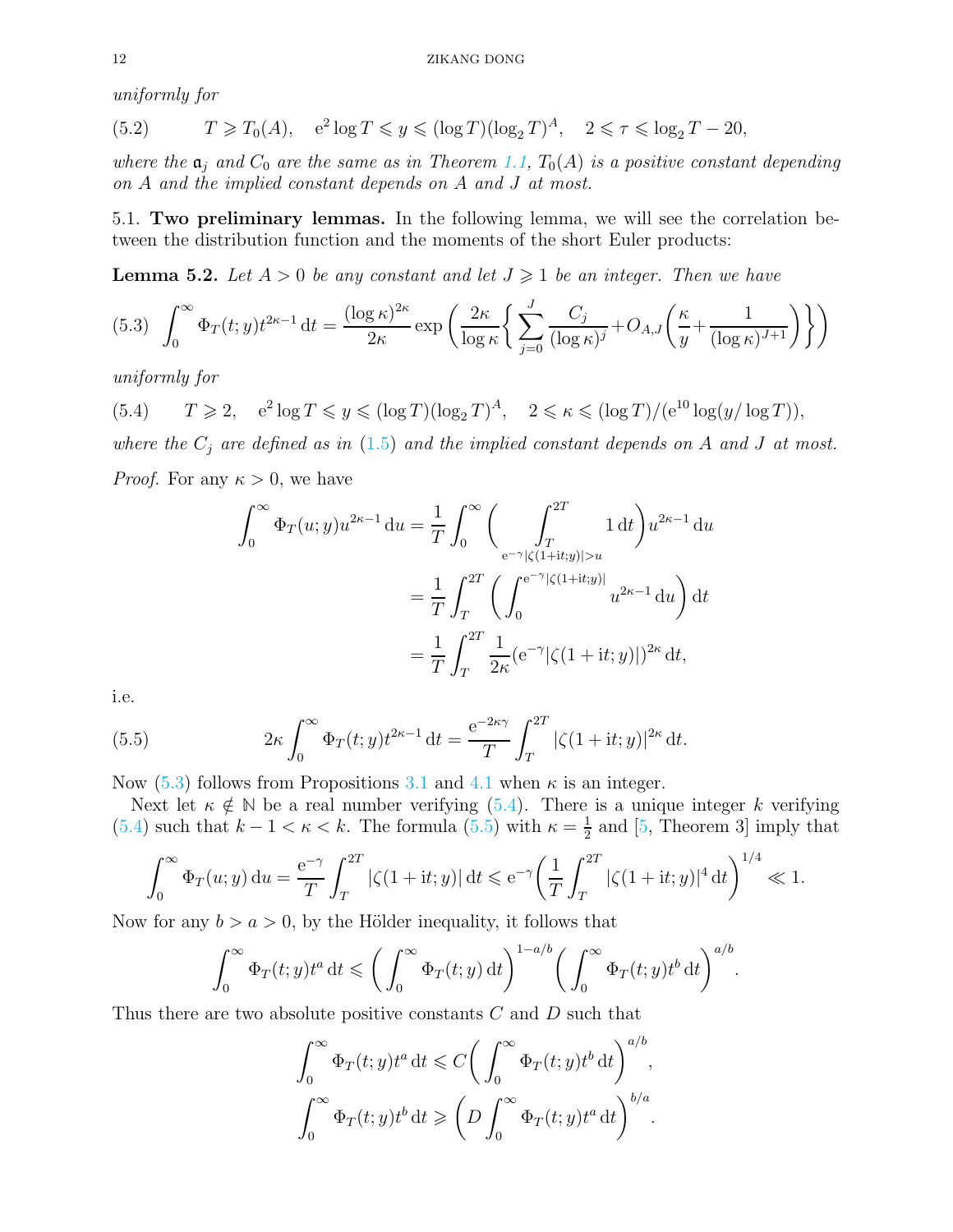Applying the first inequality with  $(a, b) = (2\kappa - 1, 2k - 1)$  and the second inequality with  $(a, b) = (2k - 3, 2k)$  respectively, we can obtain that

$$
\left(D\int_0^\infty \Phi_T(t;y)t^{2(k-1)-1}\,\mathrm{d} t\right)^{\frac{2\kappa-1}{2k-3}}\leqslant \int_0^\infty \Phi_T(t;y)t^{2\kappa-1}\,\mathrm{d} t\leqslant C\bigg(\int_0^\infty \Phi_T(t;y)t^{2k-1}\,\mathrm{d} t\bigg)^{\frac{2\kappa-1}{2k-1}}.
$$

On the other hand, seting  $f(u) := \frac{2u}{\log u} \sum_{j=0}^{J}$  $C_j$  $\frac{C_j}{(\log u)^j}$ , then  $f'(u) = -\frac{2}{\log u}$  $\frac{2}{\log u} \sum_{j=0}^{J}$  $jC_j$  $\frac{\jmath C_j}{(\log u)^j}$ . Thus

<span id="page-12-0"></span>(5.6) 
$$
f(k-1) = f(\kappa) + O(1)
$$
 and  $f(k) = f(\kappa) + O(1)$ .

Now we can obtain [\(5.3\)](#page-11-0) for  $\kappa \notin \mathbb{N}$  by substituting (5.3) for integers  $k - 1$  and k and by using (5.6). This completes the proof of Lemma 5.2. using  $(5.6)$ . This completes the proof of Lemma [5.2.](#page-11-3)

**Lemma 5.3.** Let  $\{a_j\}_{j\geqslant 0}$  be a sequence of real numbers and  $J \geqslant 0$  be an integer. If

<span id="page-12-1"></span>(5.7) 
$$
\tau = \log \kappa + a_0 + \sum_{j=1}^{J} \frac{a_j}{(\log \kappa)^j} + O_J\left(\frac{1}{(\log \kappa)^{J+1}}\right) \qquad (k \to \infty),
$$

then there is a sequence of real numbers  $\{b_j\}_{j\geqslant 0}$  such that

(5.8) 
$$
\log \kappa = \tau + b_0 + \sum_{j=1}^{J} \frac{b_j}{\tau^j} + O_J\left(\frac{1}{\tau^{J+1}}\right) \qquad (\tau \to \infty).
$$

Further we have  $b_0 = -a_0$  and  $b_1 = -a_1$ .

*Proof.* We shall reason by recurrence on J. Taking  $J = 0$  in  $(5.7)$ , we have

<span id="page-12-2"></span>
$$
\tau = \log \kappa + a_0 + O\left(\frac{1}{\log \kappa}\right) \qquad (k \to \infty).
$$

From this we easily deduce that

<span id="page-12-3"></span>
$$
\log \kappa = \tau - a_0 + O\left(\frac{1}{\tau}\right) \qquad (\tau \to \infty).
$$

This is [\(5.8\)](#page-12-2) with  $J = 0$  and  $b_0 = -a_0$ . Suppose that

(5.9) 
$$
\tau = \log \kappa + \sum_{j=0}^{J+1} \frac{a_j}{(\log \kappa)^j} + O_J\left(\frac{1}{(\log \kappa)^{J+3}}\right) \qquad (k \to \infty).
$$

Clearly this implies  $(5.7)$ . Thus according to the hypothesis of recurrence,  $(5.8)$  holds. Using  $(5.8)$  and  $(5.9)$ ; we can derive that

$$
\log \kappa = \tau - a_0 + \sum_{j=1}^{J+1} \frac{a_j}{(\log \kappa)^j} + O_J\left(\frac{1}{\tau^{J+2}}\right)
$$
  
=  $\tau - a_0 + \sum_{j=1}^{J+1} \frac{a_j}{\tau^j} \left\{ 1 + \sum_{d=1}^{J+2-j} \frac{b_{d-1}}{\tau^d} + O_J\left(\frac{1}{\tau^{J+2-j}}\right) \right\}^{-j} + O_J\left(\frac{1}{\tau^{J+2}}\right).$ 

This implies the required result via the Taylor development of  $(1-t)^{-j}$ 

.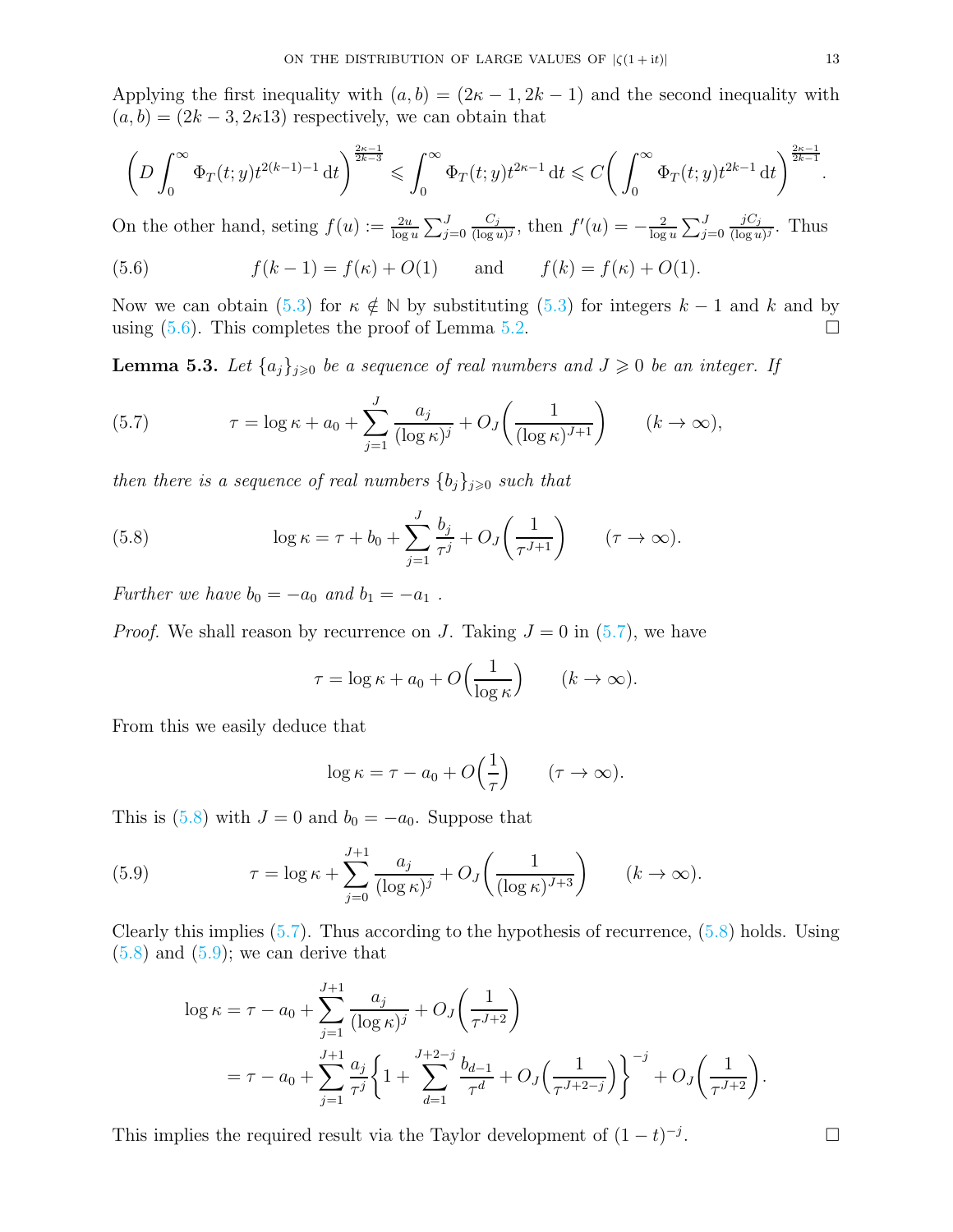#### 14 ZIKANG DONG

5.2. **Proof of Proposition [5.1.](#page-10-0)** Let  $\varepsilon \in [c(\log \kappa)^{-J-1}, 9c(\log \kappa)^{-J-1}]$  be a parameter to be chosen later, where  $c$  is a large constant. Without loss of generality, we can suppose

(5.10) 
$$
\varepsilon \leqslant (\log \kappa)^{-J}, \qquad \varepsilon^2 \leqslant (\log \kappa)^{-J-1}
$$

for  $k \geq k_0$ , where  $\kappa_0 = \kappa_0(c)$  is a constant depending c. Put  $K = \kappa e^{\varepsilon}$ . Noticing that  $\left(\frac{t}{\tau+1}\right)$  $(\frac{t}{\tau+\varepsilon})^{2K-2\kappa} \geq 1$  for  $t \geq \tau+\varepsilon$ , we have

<span id="page-13-0"></span>
$$
2\kappa \int_{\tau+\varepsilon}^{\infty} \Phi_T(t; y) t^{2\kappa-1} dt \leq (\tau+\varepsilon)^{2\kappa-2K} \bigg( 2K \int_0^{\infty} \Phi_T(t; y) t^{2K-1} dt \bigg).
$$

From this and Lemma [5.2,](#page-11-3) we deduce that

<span id="page-13-4"></span>(5.11) 
$$
\frac{\int_{\tau+\varepsilon}^{\infty} \Phi_T(t; y) t^{2\kappa-1} dt}{\int_0^{\infty} \Phi_T(t; y) t^{2\kappa-1} dt} \leq \exp \left\{ 2(g(K, \tau) - g(\kappa, \tau)) + O_J \left( \frac{\kappa^2}{y} + \frac{\kappa}{(\log \kappa)^{J+3}} \right) \right\}
$$

uniformly for  $(T, y, \kappa)$  in  $(5.4)$  above, where

<span id="page-13-3"></span>(5.12) 
$$
g(\kappa, \tau) := -\kappa \log \left( \frac{\tau + \varepsilon}{\log \kappa} \right) + \frac{\kappa}{\log \kappa} \sum_{j=0}^{J+1} \frac{C_j}{(\log \kappa)^j}
$$

Let  $\tau_0 = \tau_0(c, J)$  be a suitable constant depending on c and J. For  $\tau_0 \le \tau \le \log_2 T - 20$ , take  $\kappa = \kappa_{\tau}$  such that

·

<span id="page-13-1"></span>(5.13) 
$$
\tau = \log \kappa + a_0 + \sum_{j=1}^{J+1} \frac{a_j}{(\log \kappa)^j},
$$

where the  $a_j = a_j(C_0, \ldots, C_j)$  are constants to be determined later. Our choice of  $\tau_0$  guarantees that  $\tau \geq \tau_0 \Rightarrow \kappa \geq \kappa_0$ , which guarantees that

<span id="page-13-2"></span>(5.14) 
$$
\varepsilon \le 9c(\log \kappa)^{-J-1} \le (\log \kappa)^{-J}
$$
 and  $\varepsilon^2 \le 81c^2(\log \kappa)^{-2J-2} \le (\log \kappa)^{-2J-1}$ .

These bounds will be used often and all implied constants in the O-symbol is independent of  $c$ . In view of  $(5.13)$  and the Taylor formula, we can write

$$
g(\kappa, \tau) = -\kappa \log \left( 1 + \frac{a_0 + \varepsilon}{\log \kappa} + \frac{1}{\log \kappa} \sum_{j=1}^{J+1} \frac{a_j}{(\log \kappa)^j} \right) + \frac{\kappa}{\log \kappa} \sum_{j=0}^{J+1} \frac{C_j}{(\log \kappa)^j}
$$
  
= 
$$
-\kappa \left( \frac{a_0 - C_0 + \varepsilon}{\log \kappa} + \frac{a_1 - a_0^2 - C_1 + a_0 \varepsilon}{(\log \kappa)^2} + \sum_{j=2}^{J+1} \frac{a_j - a_j^* - C_j}{(\log \kappa)^{j+1}} \right) + O_J \left( \frac{1}{(\log \kappa)^{J+3}} \right),
$$

where the  $a_j^* = a_j^*(a_0, \ldots, a_{j-1})$  are constants depending on  $a_0, \ldots, a_{j-1}$ . Take

$$
a_0 = C_0 + 1
$$
,  $a_1 = C_0^2 + C_0 + C_1 + 2$ ,  $a_j = a_j^*(a_0, ..., a_{j-1}) + C_j$   $(2 \le j \le J+1)$ .

Thus

$$
g(\kappa,\tau) = -\kappa \left( \frac{1+\varepsilon}{\log \kappa} + \frac{a_1 - a_0^2 - C_1 + a_0 \varepsilon}{(\log \kappa)^2} \right) + O_J\left( \frac{\kappa}{(\log \kappa)^{J+3}} \right).
$$

Let

$$
\mathfrak{T} := \log K + a_0 + \sum_{j=1}^{J+1} \frac{a_j}{(\log K)^j},
$$

then

$$
g(K,\mathfrak{T}) = -K\bigg(\frac{1+\varepsilon}{\log K} + \frac{a_1 - a_0^2 - C_1 + a_0\varepsilon}{(\log K)^2}\bigg) + O_J\bigg(\frac{\kappa}{(\log \kappa)^{J+3}}\bigg).
$$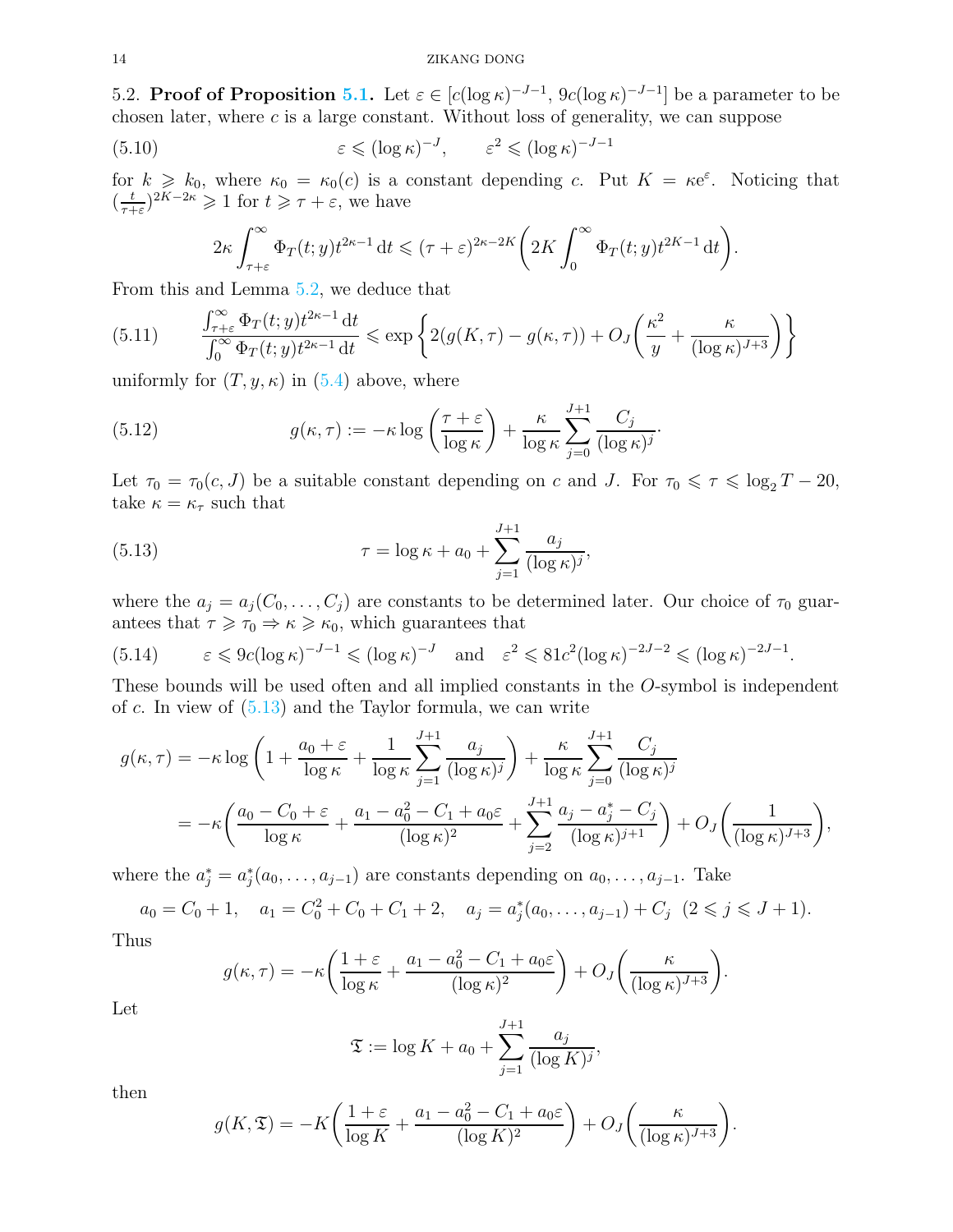From these, we easily deduce that

$$
g(K, \mathfrak{T}) - g(\kappa, \tau) = -K \left( \frac{1+\varepsilon}{\log K} - \frac{1+\varepsilon}{\log \kappa} + \frac{a_1 - a_0^2 - C_1 + a_0 \varepsilon}{(\log K)^2} - \frac{a_1 - a_0^2 - C_1 + a_0 \varepsilon}{(\log \kappa)^2} \right) - (K - \kappa) \left( \frac{1+\varepsilon}{\log \kappa} + \frac{a_1 - a_0^2 - C_1 + a_0 \varepsilon}{(\log \kappa)^2} \right) + O_J \left( \frac{\kappa}{(\log \kappa)^{J+3}} \right).
$$

Using [\(5.14\)](#page-13-2), a simple computation shows that

<span id="page-14-0"></span>(5.15)  
\n
$$
g(K, \mathfrak{T}) - g(\kappa, \tau) = K \left( \frac{(1+\varepsilon)\varepsilon}{(\log K) \log \kappa} + \frac{(a_1 - a_0^2 - C_1 + a_0 \varepsilon)\varepsilon \log(K\kappa)}{(\log K)^2 (\log \kappa)^2} \right)
$$
\n
$$
- (K - \kappa) \left( \frac{1+\varepsilon}{\log \kappa} + \frac{a_1 - a_0^2 - C_1 + a_0 \varepsilon}{(\log \kappa)^2} \right) + O_J \left( \frac{\kappa}{(\log \kappa)^{J+3}} \right)
$$
\n
$$
= \frac{e^{\varepsilon} \varepsilon \kappa}{(\log \kappa)^2} - (e^{\varepsilon} - 1)\kappa \left( \frac{1+\varepsilon}{\log \kappa} + \frac{a_1 - a_0^2 - C_1}{(\log \kappa)^2} \right) + O_J \left( \frac{\kappa}{(\log \kappa)^{J+3}} \right).
$$

On the other hand, in view of  $(5.12)$ , we have

$$
\frac{\partial g}{\partial \tau}(\kappa, \tau) = -\frac{\kappa}{\tau + \varepsilon}.
$$

Thus we have, for some  $\eta_{\kappa} \in (\tau, \mathfrak{T}),$ 

(5.16) 
$$
g(K,\tau) - g(K,\mathfrak{T}) = \frac{\partial g}{\partial \tau}(K,\eta_{\kappa})(\tau - \mathfrak{T}) \leq \frac{\varepsilon K}{\tau + \varepsilon} \left\{ 1 + O_{J}\left(\frac{1}{(\log \kappa)^{2}}\right) \right\}
$$

$$
= \frac{\varepsilon e^{\varepsilon} \kappa}{\log \kappa} \left( 1 - \frac{a_{0}}{\log \kappa} \right) + O_{J}\left(\frac{\kappa}{(\log \kappa)^{J+3}}\right).
$$

Writing

<span id="page-14-1"></span>
$$
g(K,\tau) - g(\kappa,\tau) = g(K,\mathfrak{T}) - g(\kappa,\tau) + g(K,\tau) - g(K,\mathfrak{T})
$$

and using  $(5.15)$  and  $(5.16)$ , we can derive that

$$
g(K,\tau) - g(k,\tau)
$$
  
\n
$$
\leq -\left( (a_1 - a_0^2 - C_1)(e^{\varepsilon} - 1) + C_0 \varepsilon e^{\varepsilon} \right) \frac{\kappa}{(\log \kappa)^2} - (e^{\varepsilon} - 1 - \varepsilon) \frac{\kappa}{\log \kappa} + O_J \left( \frac{\kappa}{(\log \kappa)^{J+3}} \right)
$$
  
\n
$$
\leq -\left( a_1 - a_0^2 - C_1 + C_0 \right) \frac{\varepsilon \kappa}{(\log \kappa)^2} + O_J \left( \frac{\kappa}{(\log \kappa)^{J+3}} \right)
$$
  
\n
$$
= -\frac{\varepsilon \kappa}{(\log \kappa)^2} + O_J \left( \frac{\kappa}{(\log \kappa)^{J+3}} \right),
$$

thanks to the choice of  $a_1 = a_0^2 + C_1 - C_0 + 1 = C_0^2 + C_0 + C_1 + 2$ . Thus the inequality [\(5.11\)](#page-13-4) can be written as

<span id="page-14-2"></span>
$$
\frac{\int_{\tau+\varepsilon}^{\infty} \Phi_T(t; y) t^{2\kappa-1} dt}{\int_0^{\infty} \Phi_T(t; y) t^{2\kappa-1} dt} \leqslant \exp\bigg\{-\frac{2\varepsilon\kappa}{(\log \kappa)^2} + O_J\bigg(\frac{\kappa^2}{y} + \frac{\kappa}{(\log \kappa)^{J+3}}\bigg)\bigg\}
$$

for  $\tau_0\leqslant\tau\leqslant\log_2 T-20$  and  $\kappa=\kappa_\tau.$  This implies that

(5.17) 
$$
\int_{\tau+\varepsilon}^{\infty} \Phi_T(t; y) t^{2\kappa-1} dt \leq \frac{1}{4} \int_0^{\infty} \Phi_T(t; y) t^{2\kappa-1} dt,
$$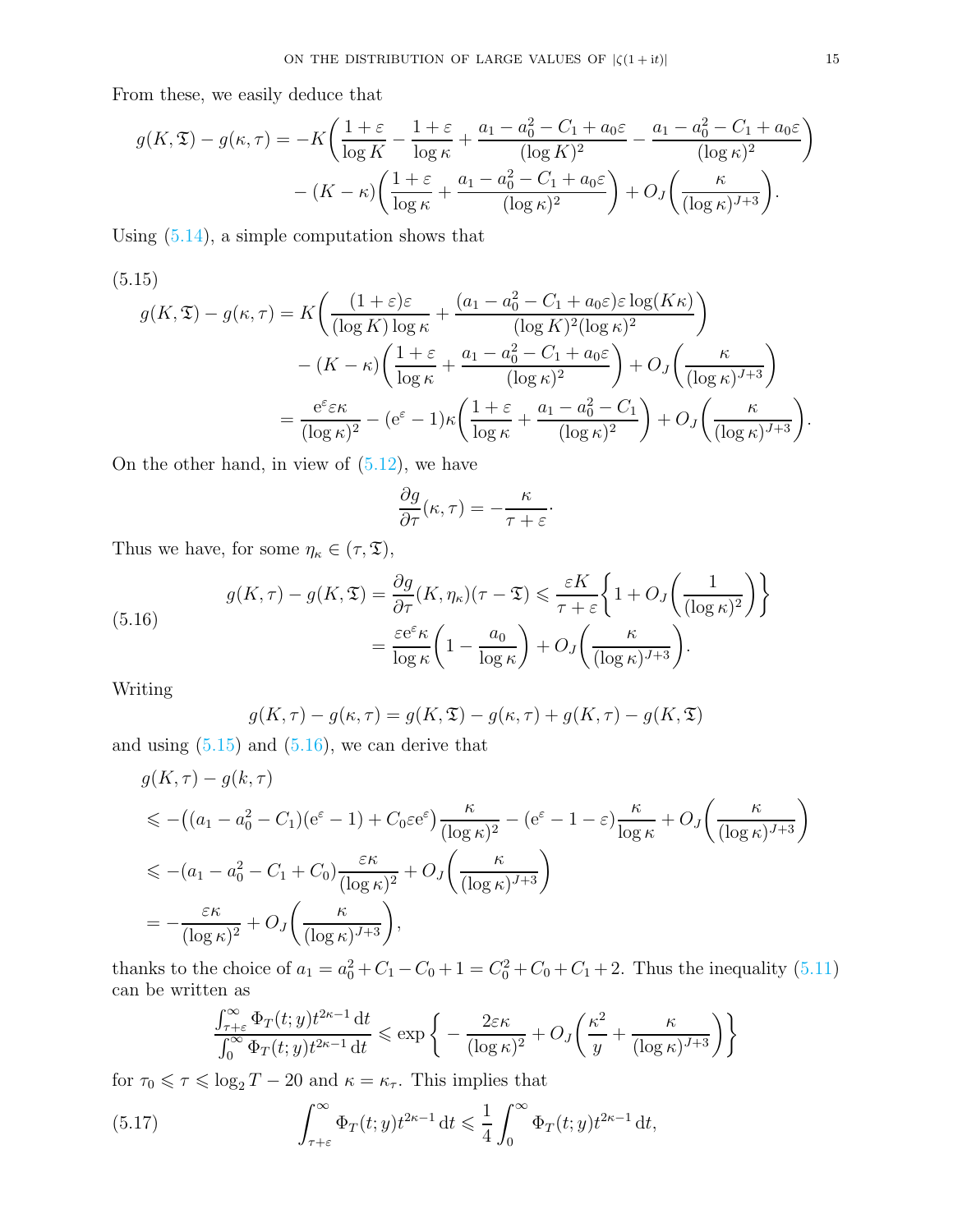provided the constant c is convenably large and  $y \geq \kappa (\log \kappa)^{J+3}$ . Similarly

(5.18) 
$$
\int_0^{\tau-\varepsilon} \Phi_T(t; y) t^{2\kappa-1} dt \leq \frac{1}{4} \int_0^{\infty} \Phi_T(t; y) t^{2\kappa-1} dt.
$$

From  $(5.17)$  and  $(5.18)$ , we deduce that

<span id="page-15-0"></span>
$$
\frac{1}{2} \int_0^\infty \Phi_T(t; y) t^{2\kappa - 1} dt \leqslant \int_{\tau - \varepsilon}^{\tau + \varepsilon} \Phi_T(t; y) t^{2\kappa - 1} dt \leqslant \int_0^\infty \Phi_T(t; y) t^{2\kappa - 1} dt.
$$

Combining this with Lemma [5.2](#page-11-3) leads to

<span id="page-15-1"></span>(5.19) 
$$
\int_{\tau-\varepsilon}^{\tau+\varepsilon} \Phi_T(t; y) t^{2\kappa-1} dt = \frac{(\log \kappa)^{2\kappa}}{2\kappa} \exp\left(\frac{2\kappa}{\log \kappa} \left\{ \sum_{j=0}^J \frac{C_j}{(\log \kappa)^j} + O_J\left(\frac{\kappa}{y} + \frac{1}{(\log \kappa)^{J+1}}\right) \right\} \right)
$$

uniformly for  $(T, y, \kappa)$  in  $(5.3)$  above and  $(5.4)$ .

On the other hand, in view of the fact that  $\Phi_T(t; y)$  is decreasing in t, we have

(5.20) 
$$
\Phi_T(\tau + \varepsilon; y)(\tau - \varepsilon)^{2\kappa - 1} \leq 2k \int_{\tau - \varepsilon}^{\tau + \varepsilon} \Phi_T(t; y) t^{2\kappa - 1} dt \leq \Phi_T(\tau - \varepsilon; y)(\tau + \varepsilon)^{2\kappa - 1}
$$

Since  $\tau = \log \kappa + \sum_{j=0}^{J+1} a_j/(\log \kappa)^j$  and  $\varepsilon \asymp (\log \kappa)^{-J-1}$ , it follows that

<span id="page-15-2"></span>(5.21) 
$$
\left(\frac{\tau \pm \varepsilon}{\log \kappa}\right)^{-2k} \frac{\tau \pm \varepsilon}{2\kappa} = \exp\left(-2\kappa \log \left\{1 + \sum_{j=0}^{J} \frac{a_j}{(\log \kappa)^{j+1}} + O\left(\frac{1}{(\log \kappa)^{J+3}}\right)\right\}\right)
$$

$$
= \exp\left(-\frac{2\kappa}{\log \kappa} \left\{a_0 + \sum_{j=1}^{J} \frac{\tilde{a}_j}{(\log \kappa)^j} + O\left(\frac{1}{(\log \kappa)^{J+1}}\right)\right\}\right).
$$

where the  $\tilde{a}_j$  are constants  $(\tilde{a}_1 = a_1 + a_0^2)$ . From  $(5.19)$ – $(5.21)$ , we can deduce that

$$
\Phi_T(\tau + \varepsilon; y) \leq \exp\bigg(-\frac{2\kappa}{\log \kappa} \bigg\{ 2 + \sum_{j=1}^J \frac{\widetilde{a}_j - C_j}{(\log \kappa)^j} + O_J\bigg(\frac{\kappa}{y} + \frac{1}{(\log \kappa)^{J+1}}\bigg) \bigg\} \bigg) \leq \Phi_T(\tau - \varepsilon; y).
$$

Since  $\tau = \log \kappa + \sum_{j=0}^{J} a_j/(\log \kappa)^j$ , we can apply Lemma [4.2](#page-5-3) to write

$$
\frac{2\kappa}{\log \kappa} = \frac{2e^{\tau - C_0 - 1 + \sum_{j=1}^{J} b_j / \tau^j}}{\tau + \sum_{j=0}^{J} b_j / \tau^j} = \frac{2e^{\tau - C_0 - 1}}{\tau} \left\{ 1 + \sum_{j=1}^{J} \frac{b_j'}{\tau^j} + O\left(\frac{1}{\tau^{J+1}}\right) \right\}
$$

and

$$
\sum_{j=1}^{J} \frac{\widetilde{a}_{j} - C_{j}}{(\log \kappa)^{j}} = \sum_{j=1}^{J} \frac{\widetilde{a}_{j} - C_{j}}{(\tau + \sum_{\ell=0}^{J} b_{\ell}/\tau^{\ell})^{j}} = \sum_{j=1}^{J} \frac{c_{j}}{\tau^{j}} + O\left(\frac{1}{\tau^{J+1}}\right).
$$

Combining  $(5.19)$ – $(5.21)$ , we obtain

<span id="page-15-3"></span>
$$
(5.22) \quad \Phi_T(\tau + \varepsilon; y) \le \exp\left(-\frac{2e^{\tau - C_0 - 1}}{\tau} \left\{1 + \sum_{j=1}^J \frac{\mathfrak{a}_j}{\tau^j} + O_J\left(\frac{1}{\tau^{J+1}} + \frac{e^{\tau}}{y}\right)\right\}\right) \le \Phi_T(\tau - \varepsilon; y)
$$

with

$$
\mathfrak{a}_1 = 2b_1' + c_1 = 2(b_1 - b_0) + \widetilde{a}_1 - C_1 = 2(-a_1 + a_0) + a_1 + a_0^2 - C_1
$$
  
= 2a\_0 - a\_1 + a\_0^2 - C\_1 = 2a\_0 - (a\_0^2 + C\_1) + a\_0^2 - C\_1 = 2a\_0 - 2C\_1 = 2(1 + C\_0 - C\_1).